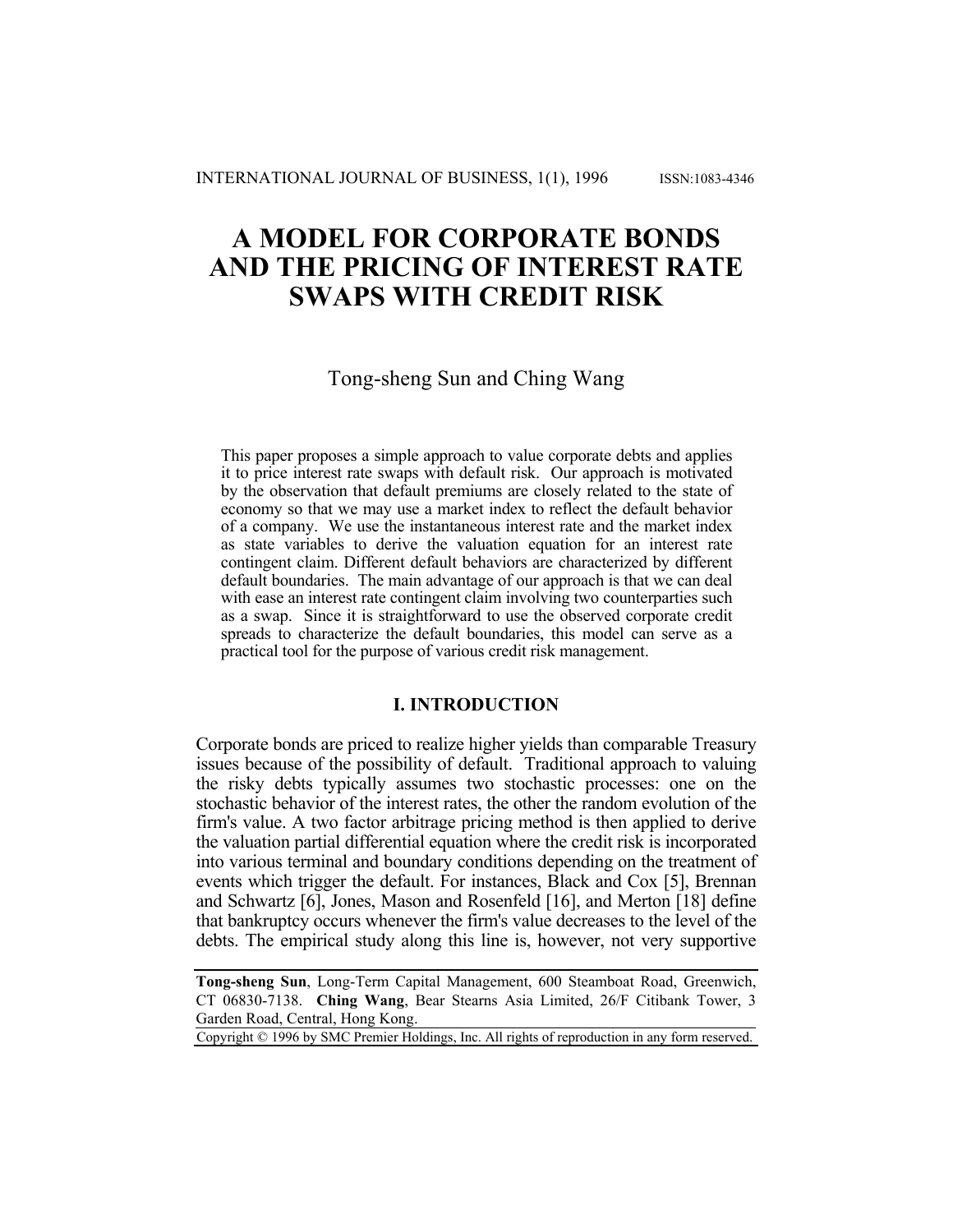(Jones, Mason and Rosenfeld [16]). Kim, Ramaswamy, and Sundaresan [20], on the other hand, recognize that the cash flow problem is actually the source of financial distress and therefore bankruptcy is precipitated if the firm's cashflows are unable to cover its interest obligations. All these models use the process of the firm's value as the state variable to capture the behavior of corporate default, and the estimation of the firm's value process is an intricate issue.

In valuing the corporate floating rate instruments, Ramaswamy and Sundaresan [20] also consider an alternative approach. They treat instantaneous default premium as a state variable and assume its process to be mean-reverting to account for the observed behavior of the default premiums for the money market instruments. Nevertheless, their model does not endogenize the bankruptcy event since the default premium process is exogenously given.

To incorporate the features of default risk into an arbitrage pricing model, we propose a new approach in which a proxy of economic condition, rather than the value of the firm, is used as the state variable which generates default. Since there are abundant empirical evidences (Fama [9], Fons [11], Jaffee [15] etc.) that the default premiums are closely related to the stage of business cycle, it is reasonable to argue that a process proxying the state of the economy may capture much of the behavior of the default. The model constructed in this paper differs from the standard contingent claims model for the risky debts in the way in which we specify the occurrence and implications of bankruptcy. It turns out that our approach for the risky debts (i) enables us to utilize the observed *risk structure* of interest rates to price default-risky interest rate contingent claims; (ii) significantly facilitates the valuation of such claims of which the credit risk is *bilateral* as interest rate swaps; (iii) provides a relative pricing model of risky derivative securities consistent to the credit analysis practice observed in the industry.

The paper is organized as follows. In Section 2, we propose an arbitrage model to value the corporate bonds and compare it with the traditional approach. Particularly, we provide insight for pricing the default-risky contingent claims relative to the observed risk structure in the arbitrage framework. In Section 3, we recapitulate the fast growing interest rate swap market and apply our corporate bond valuation model to price the interest rate swap with credit risk. In section 4, we take S&P 500 as market proxy and numerically solve the resulting partial differential equation. The equilibrium swap rates under various scenarios are reported and contrasted with other studies in the literature. Section 5 is an extension of the model to the pricing of callable swaps and swaptions. Section 6 concludes the paper.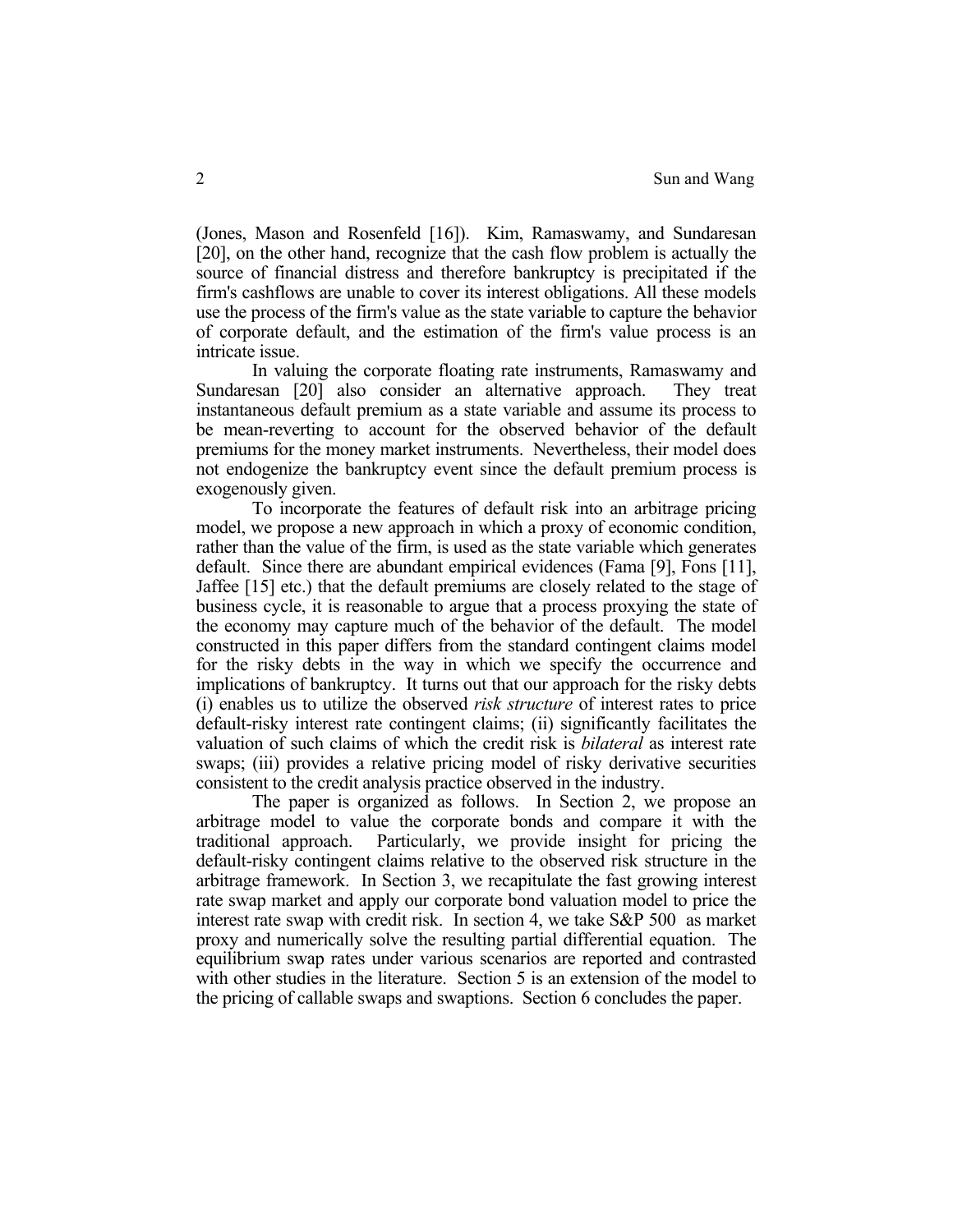#### **II. A MODEL FOR VALUING RISKY DEBTS**

#### **An Arbitrage Pricing Framework**

We now describe the risky debt valuation model which will be used to price the default-risky interest rate swaps in the next section. The following assumptions are employed:

**(A.1)** Trading takes place continuously in frictionless markets; there are no taxes, transaction costs or informational asymmetries.

**(A.2)** The term structure is fully specified by the instantaneously riskless rate r(t). Its dynamics are given by

$$
dr = \kappa(\mu_r - r)dt + \sigma_r r'^2 dz \qquad (1)
$$

where  $\kappa$ ,  $\mu_r$ ,  $\sigma_r > 0$  and  $\{z_r(t), t \geq 0\}$  is a standard Wiener process.

**(A.3)** The process to proxy the economic condition, market portfolio for instance, is assumed to follow a CEV (Constant Elasticity of Variance) diffusion

$$
dx = \mu_x x dt + \sigma_x x^{\gamma/2} dz_x \qquad (2)
$$

where  $\mu_x$ ,  $\sigma_x > 0$ ,  $0 < \gamma < 2$ , and  $\{z_x(t), t \ge 0\}$  is a standard Wiener process which may be correlated with the process  $\{z_r(t), t \geq 0\}$ . When  $\gamma = 2$ , the process is lognormal.

**(A.4)** The bankruptcy of the firm is triggered by the event that the level of  $x(t)$  decreases to certain value. Explicitly, let  $k(t)$  are critical values of  $x(t)$ that the firm encounters financial distress, then  $x(t) \leq k(t)$  implies that the firm fails to disburse its interest or principal payments and bankrupts.

#### **The Valuation Equation**

We have seen that the underlying state variables in the model are the interest rate  $r(t)$  and the proxy of economic condition  $x(t)$ . The bankruptcy events are precipitated by a default boundary *k(t)*. Therefore, we can represent the value of a corporate bond as  $P(r, x, t; k, c)$  where t is time index and c is the coupon rate. By applying the arbitrage argument as shown in **Appendix**, the value of the corporate bond must satisfy the following partial differential equation:

$$
\frac{1}{2}\sigma_r^2 r P_{rr} + \rho \sigma_r \sigma_x r^{\frac{1}{2}} x^{\frac{1}{2}} P_{rx} + \frac{1}{2} \sigma_x^2 x^{\frac{1}{2}} P_{xx} + \frac{1}{2} \kappa (\mu_r - r) - \lambda r \cdot P_r + r x P_x + P_r - r P = 0, \quad (3)
$$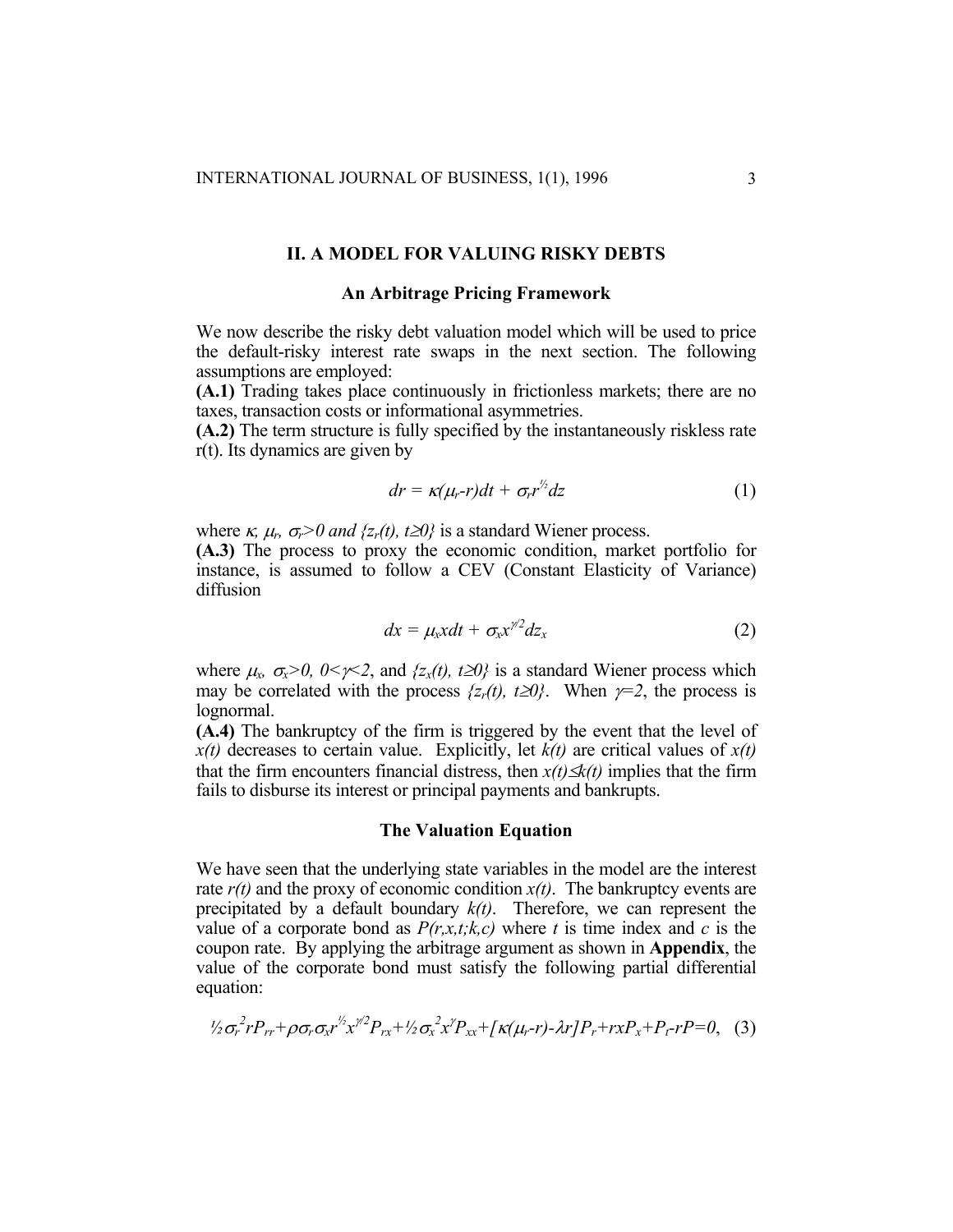where λ*r* represents factor risk premium.

 The value of the corporate bond is also required to satisfy boundary conditions as follows:

**(B.1)** The payoffs to the bondholders upon bankruptcy is a fraction, δ*x/k*, of the value of comparable Treasury bond *B(r,t;c)*.

$$
P(r,x,t;k,c) = (\delta x/k)B(r,t;c) \text{ if } x(t) \leq k(t),
$$

where  $0 \le \delta \le 1$  is a scale parameter to be estimated and  $B(r,t;c)$  is obtained directly from Assumption (A.1) and Cox, Ingersoll, and Ross [8].

**(B.2)** At maturity *T*, the corporate bondholders receive δ*x/k* of face value (assuming \$ 1) if the firm is insolvent, or the face value otherwise.

$$
P(r, x, T; k, c) = \begin{cases} \delta x/k & \text{if } x(T) \leq k(T) \\ l & \text{if } x(T) > k(T) \end{cases}
$$

**(B.3)** As *x* approaches to infinity, the payoff of risky bond approaches the value of an otherwise identical Treasury bond.

$$
\lim_{x \to \infty} P(r, x, t; k, c) = B(r, t; c)
$$

#### **The Determination of Default Boundary**

So far we have not discussed how the default boundary *k(t)* is determined except that it is firm-specific. If such boundary were given exogenously, the model could just be implemented in a straightforward way as described above. This is however hardly the case. The firm's default boundary simply does not reveal to us because it describes the firm's possible default behavior at each instant of time whereas the firm goes to bankruptcy only at certain point of time if bankruptcy did occur. Therefore, to close the model, we must derive the default boundary endogenously by utilizing some observable default information of the target firm.

We begin with this task by arguing that the corporate *default probability* is observable in the sense it can be measured by the historical default experience in the category of the firms with similar quality rating as done in Altman [1]. We then associate the default boundary with the default probability through the conditional density of the market proxy process as follows: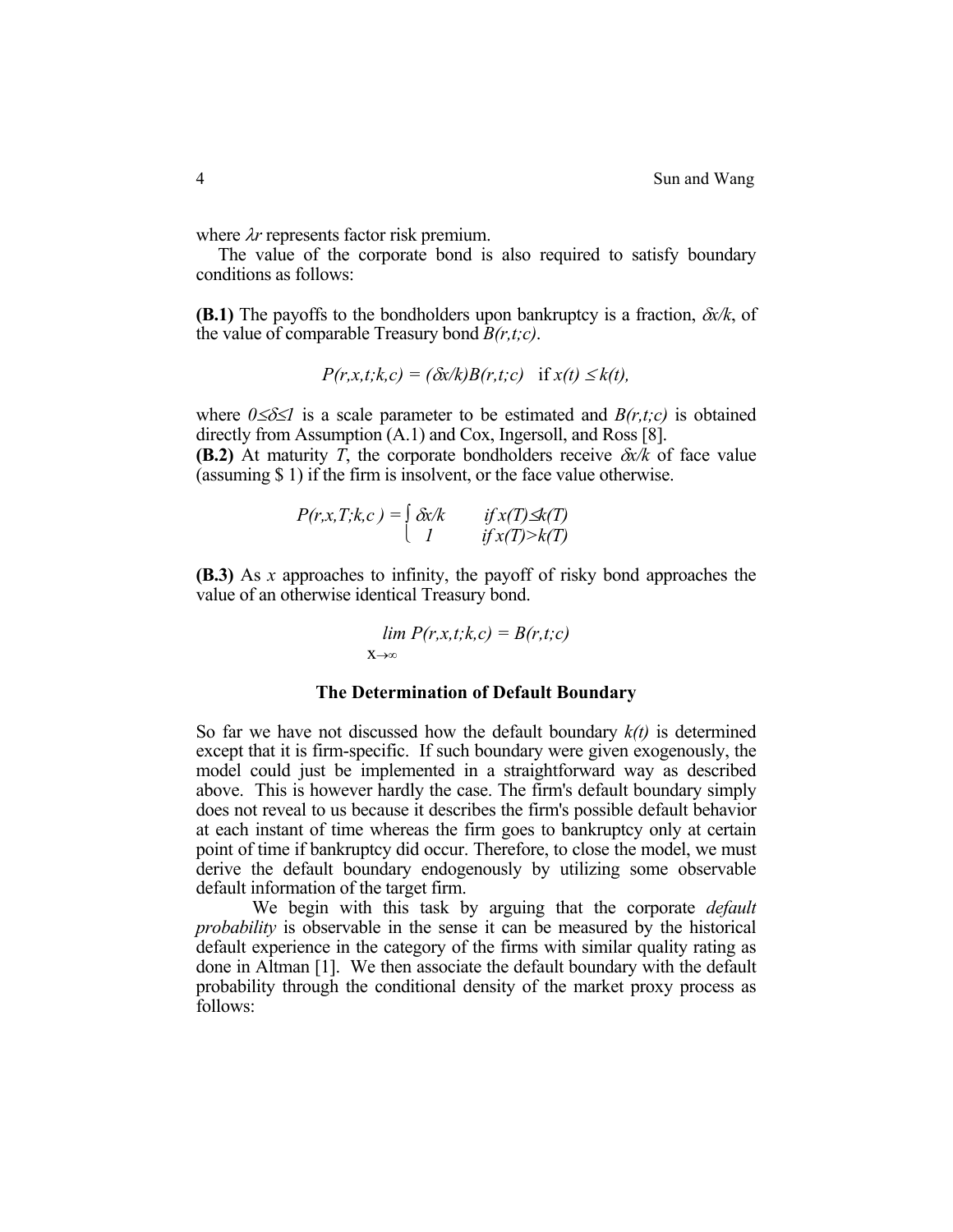**Definition 1** *Given assumptions (A.3) and current level of market proxy x(t), if the default probability of the firm at time t is denoted by p(t), then the firm's default boundary, k(t), is defined by the following relationship:* 

$$
p(t) = Prob\{x(t+\tau) \le k(t+\tau)|x(t)\} \quad \forall \tau \ge 0 \tag{4}
$$

The definition says that, given today's information on market proxy, the conditional probabilities that the market proxy may drop below the default boundary at each instant are exactly the firm's current default probability. Therefore, once the firm's default probability based on today's information is determined, the default boundary which triggers bankruptcy is fixed and the price of corporate bond is subsequently determined by the partial differential equation and relevant boundary conditions described above.

#### **Pricing Default Risk of the Interest Rate Contingent Claims**

The model has the advantage over the traditional approach for corporate bonds in that it can be extended to price the default-risky contingent claims in a more practical manner. Analogous to the approach pioneered by Ho and Lee [13] who valued the default-free interest rate contingent claims relative to the initial term structure, our model determines the default premiums for interest rate contingent claims relative to the *current risk structure*. The crux is that we first recover a firm's default boundary through our bond valuation model by utilizing its credit spread observed in the market, then price the default risk of contingent claims according to the derived boundary. Therefore, when we value the default-risky contingent claims, the model's bond prices of the contract firms are guaranteed to match those actually observed.

The traditional approach requires the input of the complete dynamics of the firm's value to endogenize the default events. Our approach models the default behavior of a firm through the state of the economy and an implied default probability of individual firm. Therefore, we allot some burden of acquiring default information on the market proxy which is more publicly observable. Since we require less knowledge (default probability rather than value process) about the firm, we have more freedom to match the *current risk structure* of interest rates.

From the perspective that the default risk of the interest rate contingent claims is priced according to the current risk structure, our approach is analogous to Ho and Lee's [13] work. Nevertheless, the scope of our paper is much wider. They priced the interest rate risk of the interest rate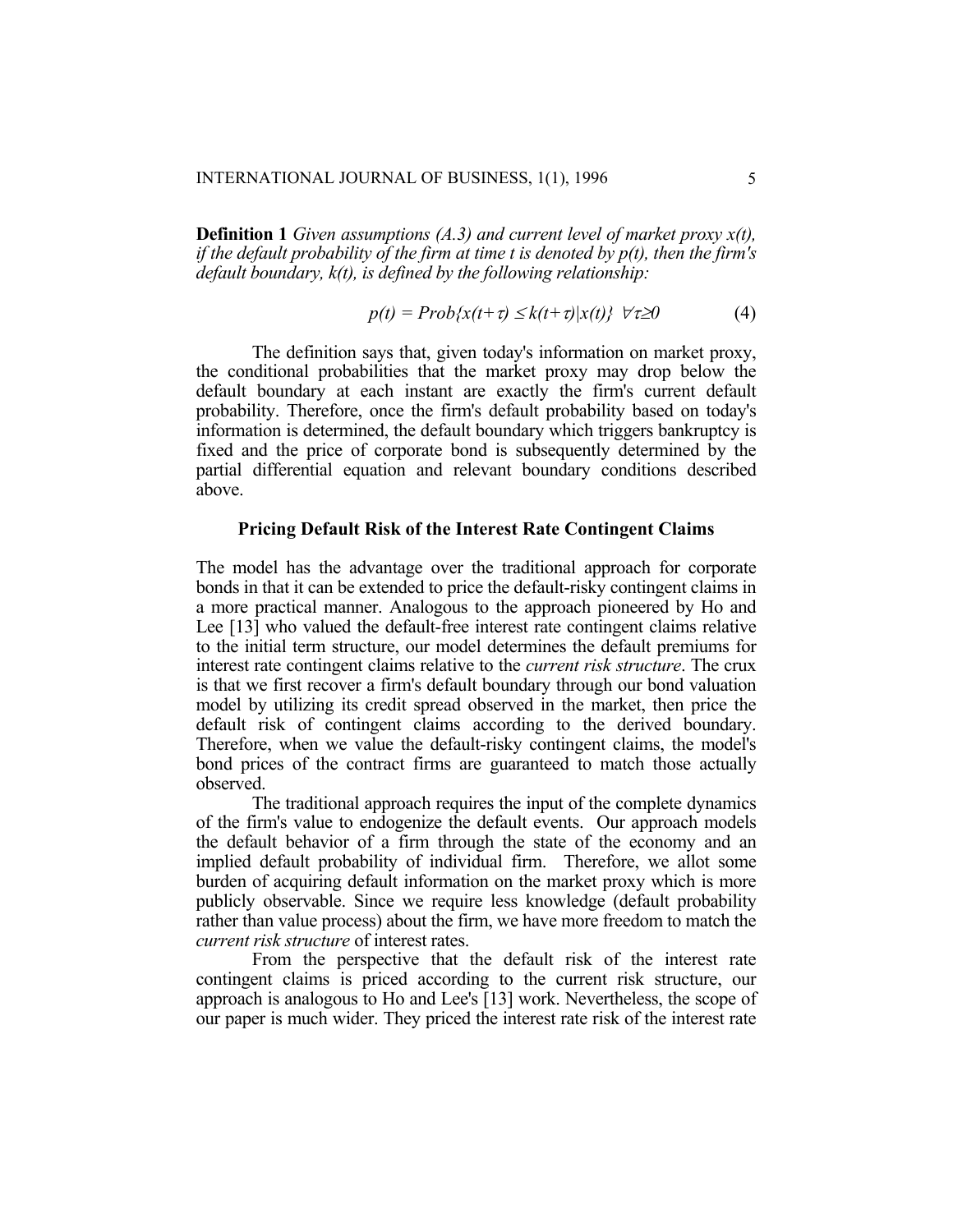derivatives taking today's term structure as given, there is no warranty that the initial term structure itself is arbitrage free. In contrast, Our approach uses today's risk structure to recover the default probability (and boundary) through a corporate bond valuation model which is arbitrage free, then we proceed to price the default risk of derivatives relative to this boundary. Therefore, the default boundary served as a benchmark is assured to be arbitrage free under our framework. In essence, the reason we would like to retrieve the default boundary from the observed risk structure is not because we do not have a model for the risk structure, it is because we do not have a reliable estimate for firm's default probability.

We now turn to the valuation of a default-risky interest rate swap contract, how the relative pricing described above can be implemented will be further elaborated there.

## **III. VALUATION OF INTEREST RATE SWAPS WITH CREDIT RISK**

#### **Interest Rate Swap Market**

In the last two decades there has been a dramatic increase in the number of derivative securities, such as options, futures, and financial swaps, etc. Swaps are commonly portrayed as one of the latest financing innovations because they were not publicly introduced until as recently as 1981. A swap contract obligates two parties to exchange some specified cash flows at specified intervals.

The most common form of swaps is the interest rate swap in which two counterparties agree to exchange a sequence of cash flows representing fixed- and floating-rate (or different floating-rate) interest payments on an agreed-upon principal amount. While interest rate based derivative instruments such as interest rate options and futures experienced a vastly increasing demand during the past decade of volatile interest rates, the interest rate swap market has also grown explosively from virtual non-existence in 1981 to approximately \$350 billion in 1985, and \$889.5 billion in 1988.

## **The Credit Risk of the Interest Rate Swaps**

The rapid growth and the sheer volume of the interest rate swap contracts, combined with the volatility in financial markets, brought the question of credit risk of such instruments into sharp focus. It also caused regulators and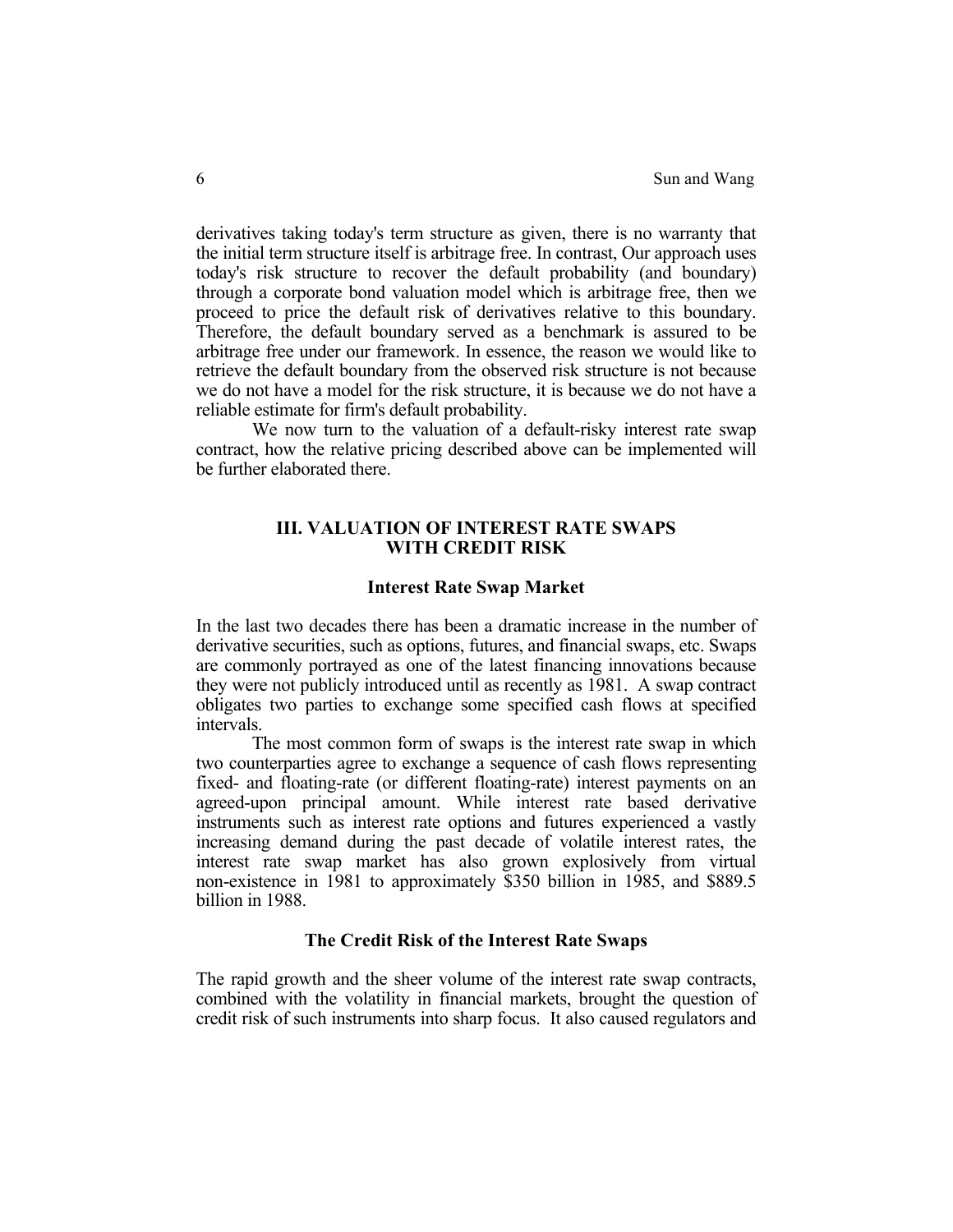monetary authorities to consider the inclusion of swaps in their assessment of bank capital adequacy. Therefore, an effort of valuation of swaps with credit risk appears to be especially timely.

Credit risk exists in swap contracts because of the possibility that a counterparty may default on its obligation after an unfavorable movement in interest rate. In this section, we will apply the corporate bond valuation approach proposed in the previous section to evaluate the credit risk associated with interest rate swaps, and to use this framework to address pricing and capital adequacy issues associated with these contracts.

Swaps are different from bank loans in that they do not involve the advancement of principal to a counterparty. Thus, it is never appropriate to use the notional amount of a swap as a measure of credit risk. A more important feature of swap credit risk is its bilateral nature. Interest rate swaps can lead to loss to a participant only if two events occur together: *First*, the counterparty to the swap must fail to perform according to the terms of the swap contract. This is often referred to as *bankruptcy risk*. *Second*, interest rates must move adversely to those agreed in the original contract, implying a cost in replacing the cash flows from the original swap contract. In other words, the swap contract must be out of the money at the time of default. This is referred to as *mark-to-market risk* which results from the fluctuation in the replacement cost of the swap in response to changes in interest rates.

There have been many earlier works devoted to swap pricing with credit risk. Belton [3], Ferron and Handjinicolaou [10] estimate the maximum probable loss on swaps, but do not attempt to value the default risk using an equilibrium model. Whittaker [27] value the credit exposure of interest rate swaps using no-arbitrage argument, but does not endogenize the event triggering the swap default. His results is, therefore, measures of the value of swap default assuming that the probability of the event triggering default is independent of the size of the default. Cooper and Mello [7] develop a partial equilibrium model for swap default that is consistent with the traditional approach for valuing the risky debts, but they treat only one counterparty of the swap contract to be risky. Hull [14], also assuming only one counterparty to be risky, treats default as an option held by the risky counterparty and values a default-risky swap by subtracting this default option from the value of a default-free swap. He however makes strong assumption that the state variables affecting the probability of bankruptcy have zero market price of risk and are independent of the interest rate uncertainty. Sundaresan [23] values the default risk of swap by introducing an instantaneous default premium process into his default-free swap pricing model.This is an application of the approach originally developed in Ramaswamy and Sundaresan [20]. Like Whittaker's [28] approach, the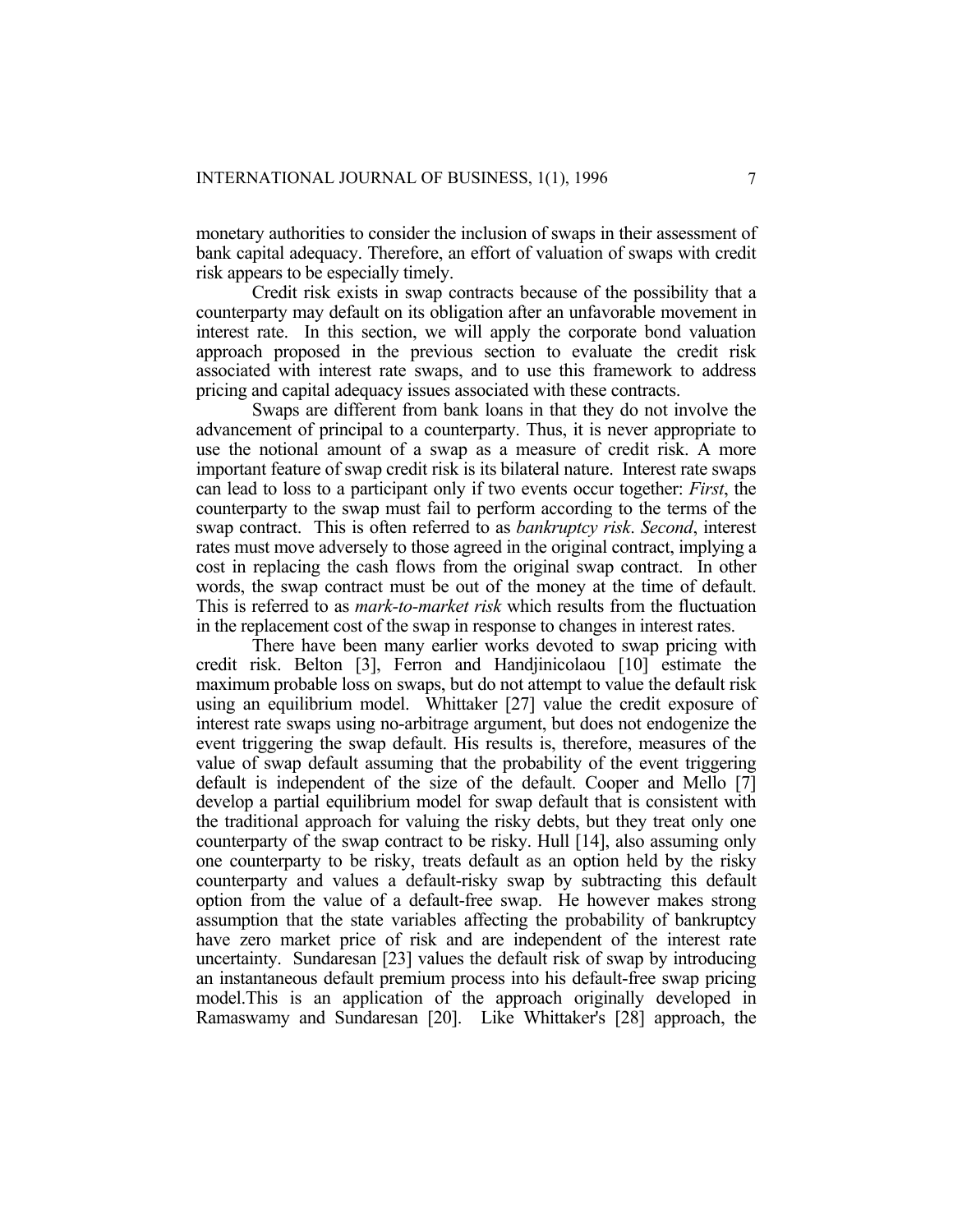model does not endogenize the default event since the default premium is exogenously given. In any event, all previous efforts tend to ignore the bilateral nature of swap credit risk, our model, alternatively, is an improvement toward this direction.

#### **Pricing Default-Risky Interest Rate Swaps**

For ease of exposition, the interest rate swap contract considered in this section is the simplest type of swap contract which involves a highly rated firm with access to the fixed rate bond market and a lower rated firm in need of fixed rate funds. The low rated firm, also referred to as the floating-rate receiver, would borrow short term in the floating rate market and make fixed rate swap payments to the highly rated firm that are a fixed percentage of a notional principal amount. The highly rated firm, referred to as the fixed-rate receiver, agrees to send its counterparty payments that are a floating percentage (calculated by a floating-rate index) of the notional principal amount. No underlying principal is exchanged in the swap transaction and only net payments are made at each semiannual settlement date.

Suppose that the highly rated firm promises to pay a floating rate *r(t)* to the lower rated firm in exchange for a fixed rate  $c(t) = c$ . The value of this contract at time *t* will depend on the floating rate *r(t)*, the fixed rate *c*, and the economic condition process  $x(t)$  which, as mentioned before, is argued to capture the behavior of default of both firms. Notationally, the value of this swap contract can be written as  $S_t = S(r_t, x_t, t; c)$ . Since both counterparties of the swap contracts are subject to credit risk, using our model in the previous section, the bankruptcy of each firm will be triggered by the events that the levels of  $x(t)$  decreases to their corresponding default boundaries,  $k_h(t)$  for the higher rated firm and  $k_l(t)$  for the lower rated firm. Formally, we have the following definition:

**Definition 2** *The default of the lower rated firm (floating rate receiver) is defined by the event x(t)≤k<sub>l</sub>(t), while that of the highly rated firm (fixed rate receiver) is defined by the event*  $x(t) \leq k_h(t)$ *. Assuming*  $k_h(t) \leq k_l(t)$ *.* 

 As indicated earlier, the swap holder will not default on the contract as long as it is an asset (ie. has positive value) for the holder. Likewise, the holder of a negative value swap may not be detached from the obligation even the counterparty faces the financial distress. Therefore, the swap value *with respect to the higher rated firm, S(r,x,t;c)*, must satisfy the following terminal condition:

$$
c-r(T) \qquad \text{if } x(T) > k_l(T)
$$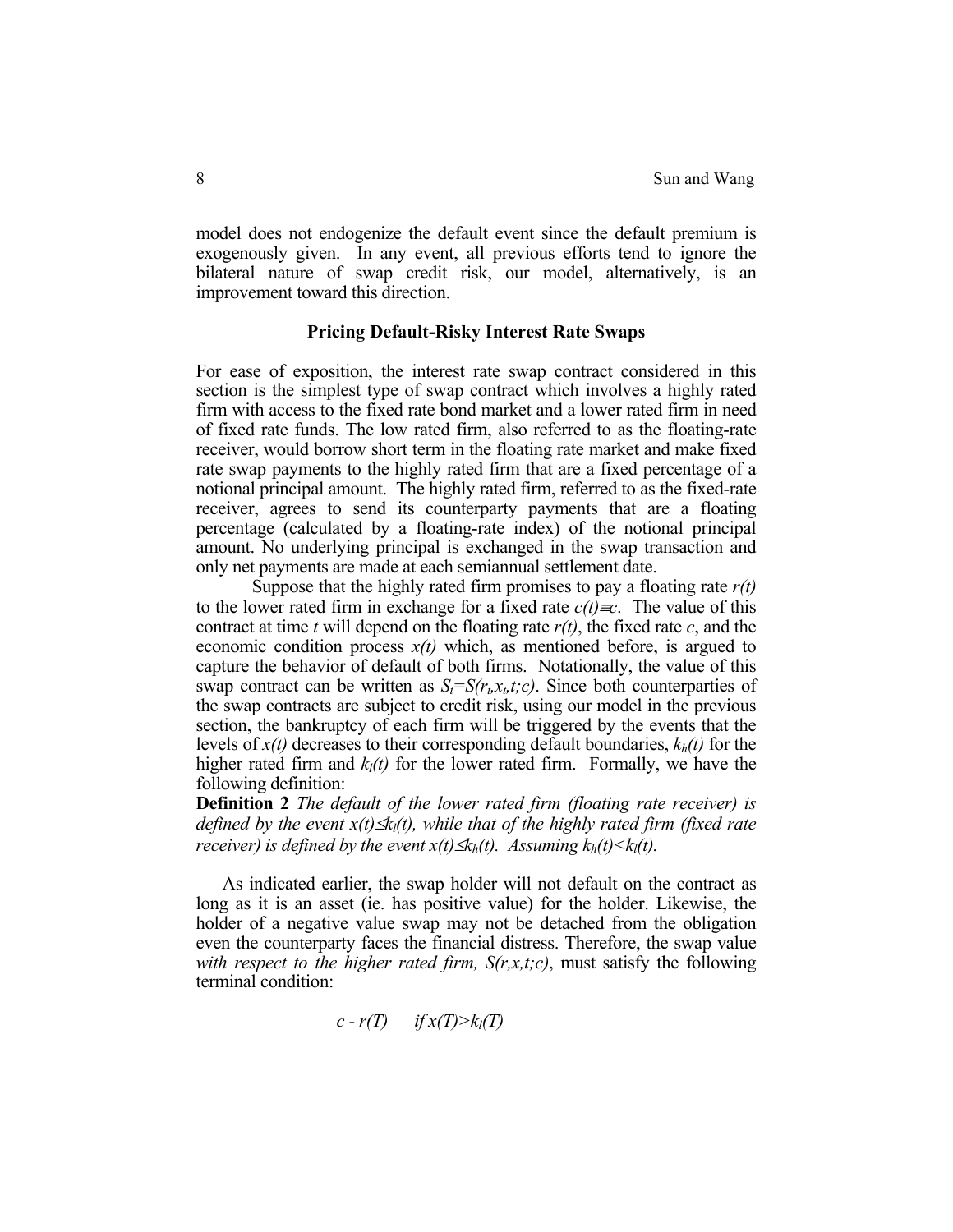$$
S(r,x,T;c) = \int\limits_{\begin{array}{l} \text{if } c-r(T) \leq 0, \ k_h(T) < x(T) \leq k_l(T) \\ \text{if } c-r(T) > 0, \ k_h(T) < x(T) \leq k_l(T) \\ \text{if } x(T) \leq k_h(T) \end{array} \tag{5}
$$

where *T* is the maturity date of the swap contract. This condition says that at maturity, the value of the swap contract in term of the highly rated firm, *S(r,x,T;c)*, depends not only on the magnitude of the prevailing floating rate, *r(T)*, and fixed rate, *c*, but on the bankruptcy conditions of two firms. When both firms are solvent  $(x(T) > k(T))$ , the swap value is either positive or negative depending on the rate movement as in the case of no credit risk. When both firms are insolvent  $(x(T) \leq k_h(T))$ , the swap value is obviously zero. When the highly rated firm is solvent but the lower rated firm is insolvent  $(k_h(T) \le x(T) \le k_l(T))$ , the swap value to the highly rated firm can only be negative or zero. Although the lower rated firm has bankrupted, the in-the-money swap is generally honored by the highly rated firm or it can be sold in the secondary market whereas the out-of-the-money swap is simply defaulted due to the insolvency of lower rated firm.

By the same argument, the swap value at any time before maturity must satisfy the following boundary conditions:

$$
c-r(t)+S(r,x,t_{+};c) \quad \text{if } x(t) > k_{l}(t)
$$
\n
$$
c-r(t)+S(r,x,t_{+};c) \quad \text{if } c-r(t)+S(r,x,t_{+};c) \le 0, \text{ and}
$$
\n
$$
k_{h}(t) \le x(t) \le k_{l}(t)
$$
\n
$$
S(r,x,t;c) = \int_{\begin{cases} 0 & \text{if } c-r(t)+S(r,x,t_{+};c) > 0, \text{ and} \\ 0 & \text{if } x(t) \le k_{l}(t) \end{cases}} \tag{6}
$$

The modeling of terminal and boundary conditions as above distinguishes our model from the earlier research in the literature: we have modelled the fact that a swap counterparty defaults on its obligation if bankruptcy is declared *and* the swap value is negative. An essential feature of the interest rate swap is that it involves two counterparties and each of them has the choice to default the contract, this is fundamentally different from the default of the risky debts in which only the corporate issuers will default on the contracts. A straightforward extension of traditional corporate bond approach to value the swap credit risk would be to introduce another stochastic process to represent the value of the second firm, that is, there are two processes describing the values of the two counterparties respectively. Unfortunately, the introduction of extra state variable would render the valuation problem quite intractable. Our approach, instead of expanding the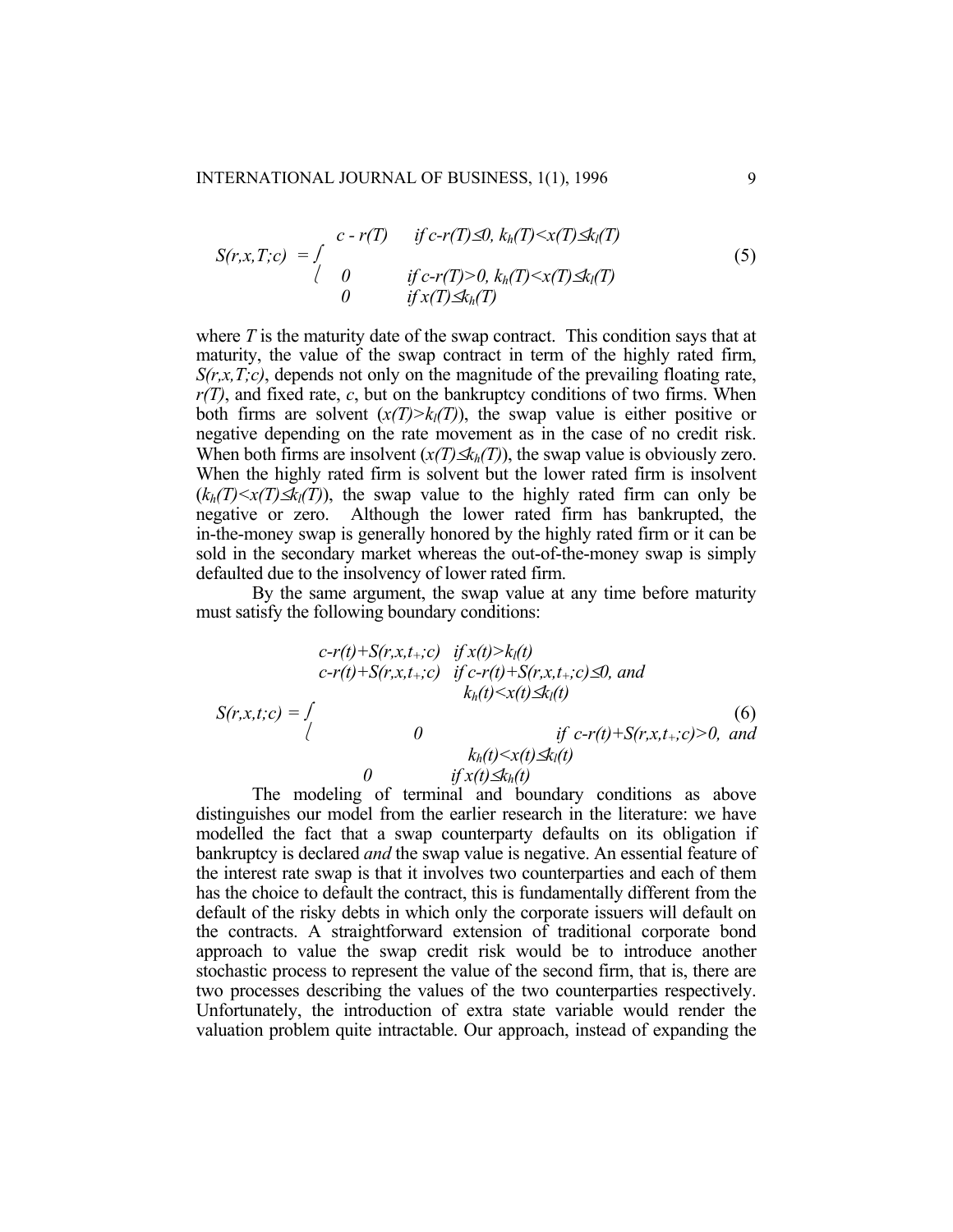dimension of state variables, includes the bilateral nature of swap credit risk into the terminal and boundary conditions by arguing that the event which precipitates bankruptcy is closely related to the situation of the economy as a whole.

#### **The Valuation Equation for Default Risky Swaps**

The underlying state variables in our model are the interest rate *r* and the proxy of economic condition *x*. Given the assumptions (A.2), (A.3) and fixed rate *c*, the value of the interest rate swap *S* must satisfy the following partial differential equation:

$$
\frac{1}{2}\sigma_r^2 r S_{rr} + \rho \sigma_r \sigma_x r^{\frac{1}{2}} x^{\frac{1}{2}} S_{rx} + \frac{1}{2} \sigma_x^2 x^{\frac{1}{2}} S_{xx} + \frac{1}{2} \kappa (\mu_r - r) - \lambda r J S_r + r x S_x + S_r - r S = 0, \quad (7)
$$

where λ*r* represents factor risk premium.

For a given *c*, the equation is then solved subject to the terminal and boundary conditions described above. Through a search procedure, the equilibrium swap rate is a  $c^*$  such that

$$
S(r, x, 0; c^*) = 0
$$

## **Default Boundaries for Risky Swaps**

One of the key features of our framework is to model the relative riskiness of the two participants of the swap contract through appropriate calibration of bankruptcy boundaries  $k_h(t)$  and  $k_l(t)$ . If we are able to figure out the default probabilities  $p_h$  and  $p_l$  for higher rated and lower rated firms respectively, then we can simply use the definition in equation (2) to obtain the boundaries and solve the valuation equation accordingly. Nevertheless, people may argue that these probabilities are difficult to measure and the reliability is also a problem. The sample space of default incidence is just too small to make credible inferences. Fortunately, in our framework, we can very easily recover the implied default probabilities and default boundaries by looking at the yield spreads of corporate bonds over their comparable Treasury issues. Because such spreads are typically used by practitioners and researchers as measures of relative riskiness among firms, the derived default boundaries, and hence the value of the swap, should significantly reflect the credit risk conjectured by the market. We now briefly discuss how the derivation of default boundaries from credit yield spreads of corporate bonds can be proceeded. Given the parameters of the interest rate process and market proxy process as in (A.2) and (A.3), we first use the current values of short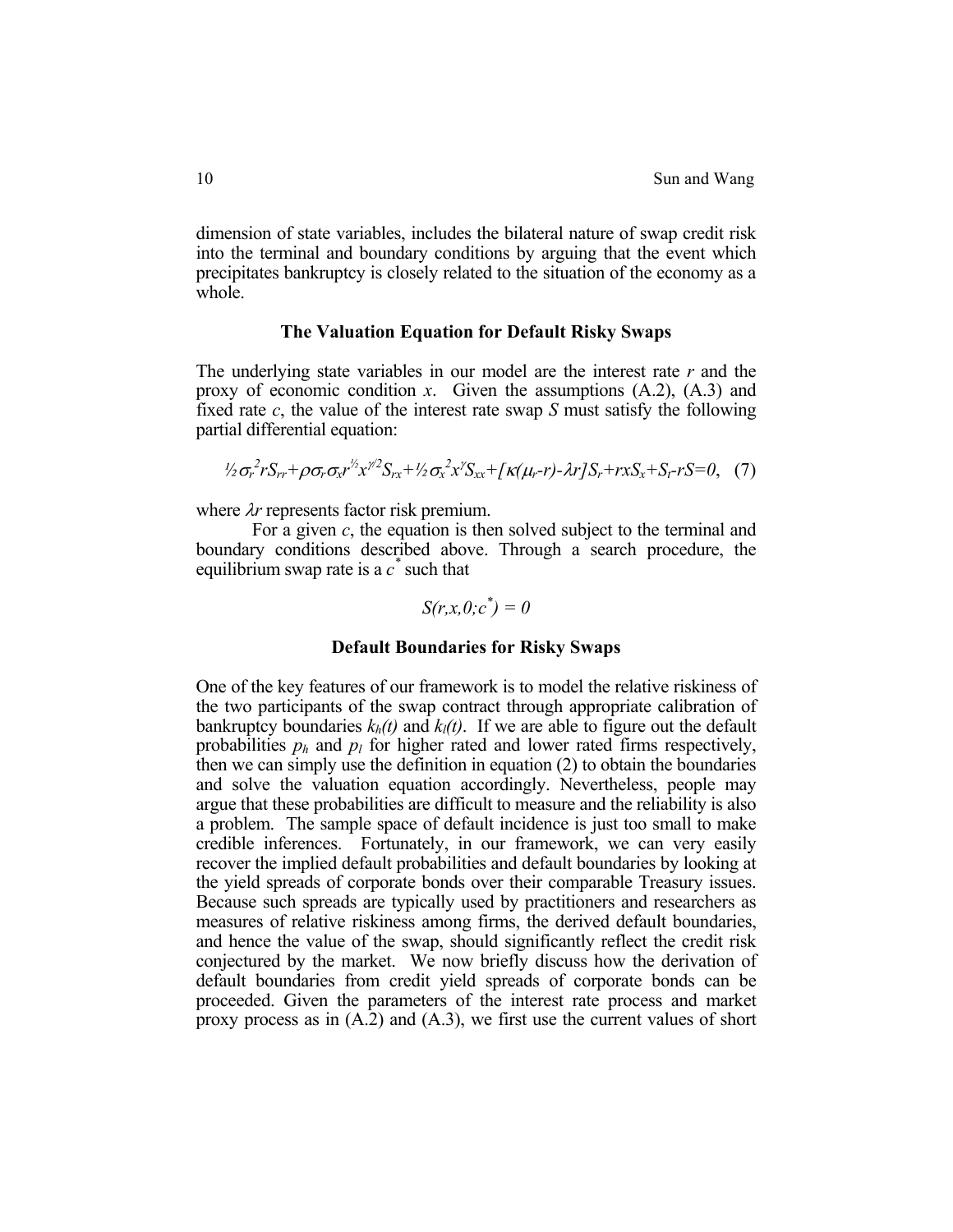rate,  $r(t)$ , and interest rate process to obtain the default-free par bond yield, denoted by ù , prevailing on the market. Then, adding the observable credit yield spreads of higher and lower rated firms, denoted by  $\varepsilon_h$  and  $\varepsilon_l$ respectively, on the Treasury par bond yield we arrive at the par bond yields for debt issues of those two firms. For higher rated firm, We set the coupon payment equal to its par bond yield  $(\hat{u} + \varepsilon_h)$  and then perturb the implied default probability (which is equivalent to perturbing the default boundary) until this bond is valued at par. This procedure gives the default boundary for higher rated firm. By the same token, the default boundary for lower rated firm can also be derived. Therefore, when we price default-risky swaps under current framework, the model's bond prices of the both counterparty firms are guaranteed to be those actually observed.

The reason that the traditional approach of corporate bond valuation does not work, or at least very difficult to proceed, for our purpose is that we have to recover a stochastic process (firm's value process) in order to match the observed credit spreads. Even for a lognormal process, searching over two parameters (drift and diffusion coefficients) may cost huge amount of computations. Our approach only searches for a probability which is, by nature, confined between 0 and 1. Our experience in solving the swap rates as reported in the next section is that the convergence can normally be achieved in several iterations.

Intuitively, our approach performs very differently from the traditional approach in that the traditional approach is more dependent on the individual firm's information. Instead of requiring full information of the dynamics of the value of the firm, we allot some burden of acquiring default information on the market proxy which is more publicly observable. Because we require less default knowledge (default probability rather than value process) about the individual firm, we are able to back out such knowledge efficiently from the observed credit spreads. It may be arguable that the new approach essentially does not improve the valuation of corporate bonds in terms of the information content, it is obvious that our approach is more applicable for pricing default-risky contingent claims in a practical way.

## **IV. NUMERICAL RESULTS FOR THE EQUILIBRIUM SWAP RATES**

## **Data and Parameter Estimates**

Our model for pricing risky swaps requires three sets of input data: estimates for parameters of interest rate process, estimates for parameters of market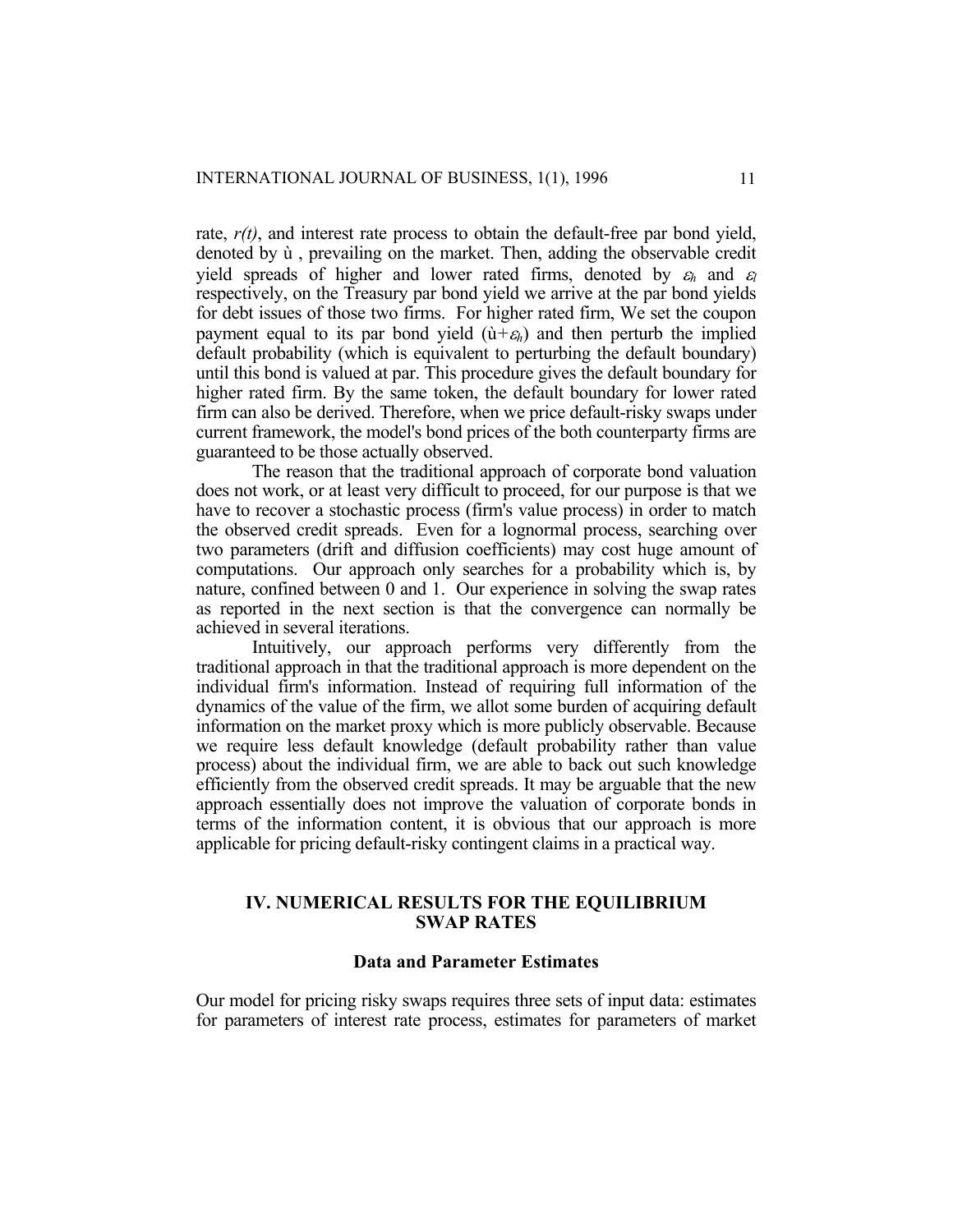proxy process, and the credit spreads of corporate bonds for higher and lower rated firms. We obtained the estimates of parameters of CIR interest rate process as in (A.2) from Pearson and Sun [19], who estimated a two factor CIR model by maximum likelihood based on the conditional density of unobservable state variables through bond price formulae. The configuration of estimates is as follows:

$$
\mu_r=0.07936; \sigma_r=0.11425; \kappa=0.29368; \lambda=0; \delta=0.
$$

The market proxy in current study was chosen to be S&P500 for its popularity. The data set we used for this index was the monthly quotations from January 1970 to June 1991, 258 observations in total. We estimated the parameters of the CEV process and found that the speed of adjustment parameter  $\gamma$  was very close to 2. We then decide to make S&P500 process lognormal in current study. The estimation of drift and diffusion coefficients of a lognormal process is straightforward, and we came up with estimates:

## <sup>µ</sup>*x=0.08196;* σ*x=0.16217*

Because swaps are usually transacted among A or better rated firms, we select AAA quality rating to correspond to our higher rated firm and A quality rating to correspond to lower rated firm. To determine the credit spreads of AAA and A rated firms over the comparable Treasury, we collected the daily quotations reported by Lehman Brothers International of such spreads for an AAA firm (Exxon) and an A firm (Ford). The daily quotations covered the period 1/8/91 to 5/21/91. The means of those spreads are 38 basis points for Exxon and 81 basis points for Ford for the 2 year bonds. For the bonds with maturity of 10 years, the spreads widened to 60 basis points for Exxon and 111 basis points for Ford. In the current version, we will report the empirical results only for 2 year and 10 year swaps. The results for intermediate maturity will be presented in the next version.

Finally, we assume that today's short rate was 6% and the current S&P index is 370. The magnitudes of swap default spreads and their behavior given above parameter structure are summarized in the following subsection.

#### **Numerical Results**

Given today's short rate 6%, it can be derived from the interest rate process that the implied par bond yield for the Treasury should be 6.5368%. Adding the credit spreads we have calculated earlier on the Treasury par bond yield,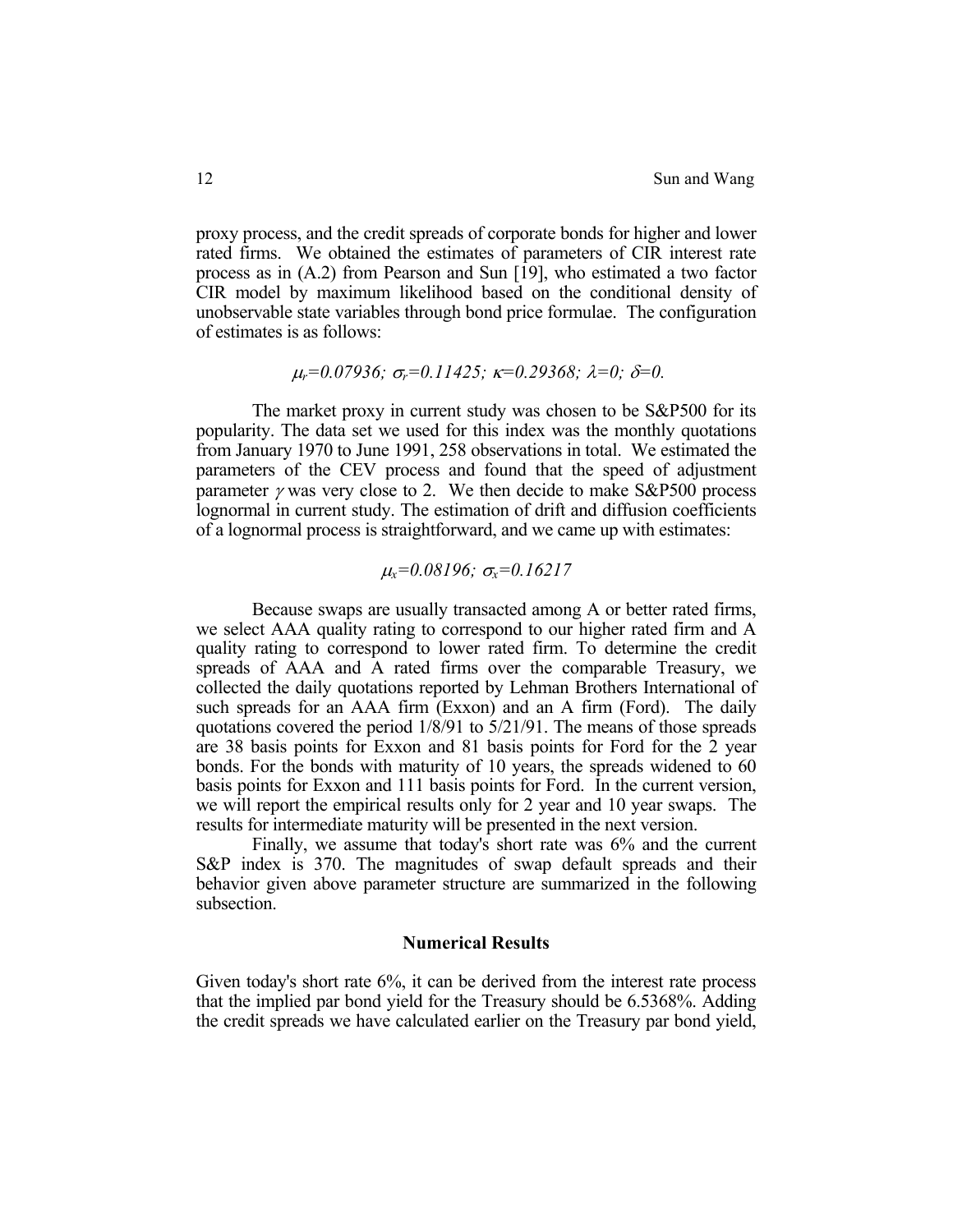we obtained the implied par bond yields for AAA and A rated firms with 2 and 10 year maturity respectively. The spreads and implied par bond yields are exhibited in Table 1.

| Maturity of 2 years                                    |         |         |         |  |
|--------------------------------------------------------|---------|---------|---------|--|
| <b>Credit Rating</b><br>AAA Firm<br>A Firm<br>Treasure |         |         |         |  |
| Credit Spread                                          |         | 38bp    | 81bp    |  |
| Par Bond Yield                                         | 6.5368% | 6.9168% | 7.7268% |  |
| Default Probability                                    |         | 0.1936% | 0.6426% |  |

**Table 1: Par Bond Yield and Default Probability**[1](#page-12-0)

| Maturity of 10 years                                          |         |         |          |  |
|---------------------------------------------------------------|---------|---------|----------|--|
| <b>AAA</b> Firm<br>A firm<br><b>Credit Rating</b><br>Treasure |         |         |          |  |
| Credit Spread                                                 |         | 60bp    | $111$ bp |  |
| Par Bond Yield                                                | 6.5368% | 7.1368% | 8.2468%  |  |
| Default Probability                                           |         | 0.0149% | 1.1441%  |  |

Take the 2-year par bond yield of the AAA rated firm, 6.9168%, as the coupon rate of a corporate bond issued by AAA firm. Using our corporate bond model, we were able to find out the magnitude of the implied default probability which made the bond priced at par.The default boundary for 2-year bond of AAA firm was simultaneously derived. Default probabilities and boundaries for other bonds were similarly derived. Table 1 lists the resulting default probabilities. Figure 1 and Figure 2 provide the graphs of default boundaries for 2 and 10 year corporate bonds respectively.

i<br>I

<span id="page-12-0"></span><sup>&</sup>lt;sup>1</sup>. The parameters for the model are as follows:  $m_r = 0.07936$ ,  $s_r = 0.11425$ ,  $k =$ 0.29368,  $l = 0$ ,  $d = 0$ ,  $m_x = 0.08196$ ,  $s_x = 0.16217$ , and  $r = -0.2$ . Current short rate is 6% and current market index is 370.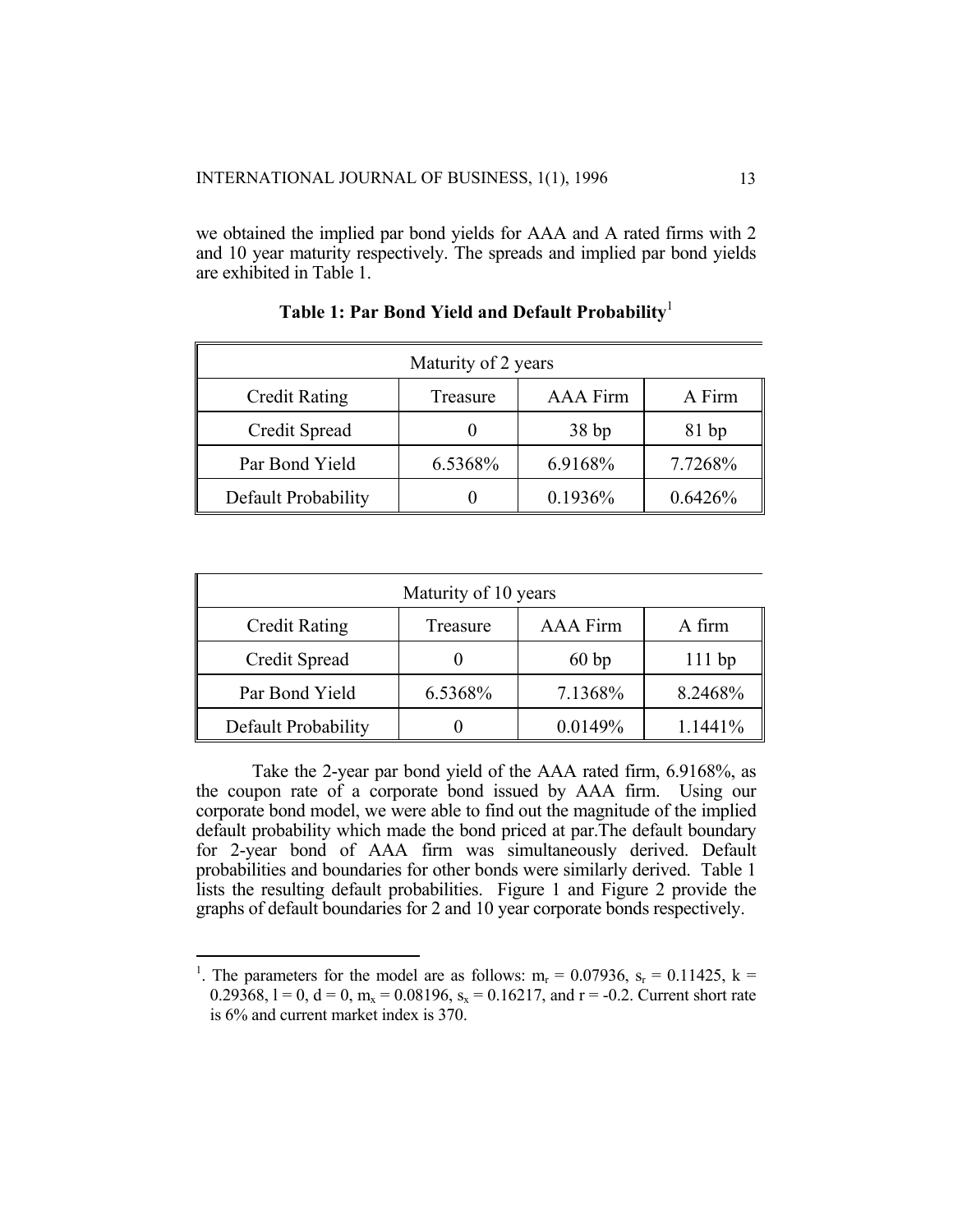

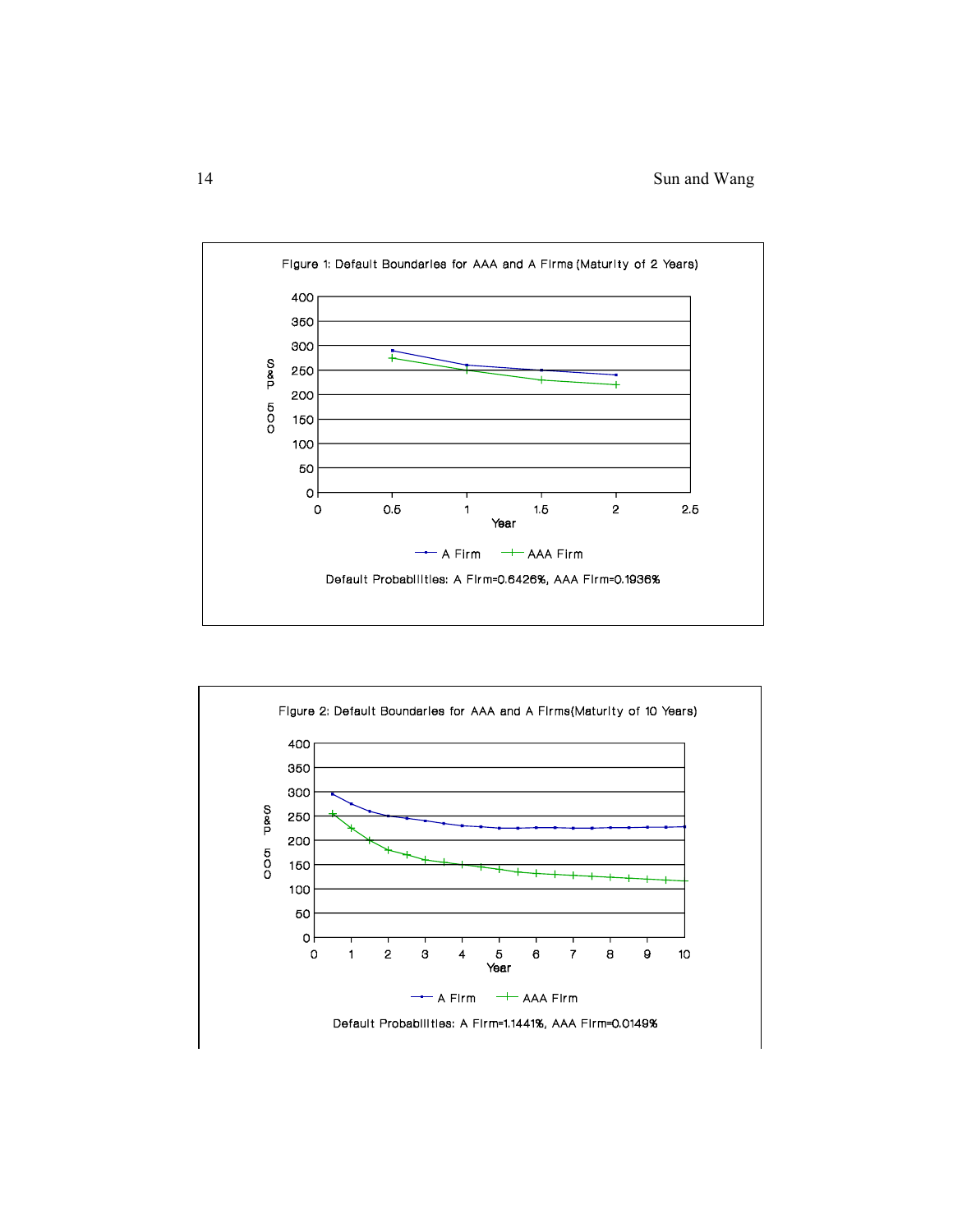The default probabilities vary from 0.1936% to 0.6426% for 2 year bonds and 0.0149% to 1.1441% for 10 year bonds. These numbers are contrasted to the historical corporate bond default rates reported by Altman (1985). He reported the average default rates of 0.160% for all bonds and 2.240% for bonds rated BBB and below, based on the data between 1970 and 1984. He, however, did not break historical default probabilities into sectors of different maturities. Overall, the default probabilities generated by our model are quite consistent with the historical experience. This fact makes us considerably confident on our swap pricing results.

The equilibrium swap rates and credit spreads under various scenarios are reported on Table 2 and Table 3. The upper panel of Table 2 gives the 2-year swap rates an AAA firm would require if it promised to make floating rate payments to an A rated firm (line 1) or to Treasury-type (riskless) firm (line 2). The difference between line 1 and 2, or 0.81 basis points, is interpreted as the default spread required by an AAA firm if it trades with an A firm. In other words, the default risk of the A rated firm was priced by 0.81 basis points by the AAA firm. The middle panel are interpreted analogously.

The lower panel of Table 2 warrants some explanation. 6.5196% stands for the swap rates when both counterparties are default-free. Since the swap rate in line 4, 6.5025%, is the rate an A firm would require if it traded with Treasury, the difference between this two swap rates (i.e. line 5 minus line 4) must be the default risk the A rated firm bore with. Notice that this difference amounts to 1.71 basis points which is much larger than 0.81 basis points seen in the upper panel. The reason that the AAA firm measured the default risk of the A rated firm with lower premium is that the *AAA firm was also default-risky*.

<span id="page-14-1"></span>

| AAA Firm Receives Fixed Rate |              |                         |           |             |
|------------------------------|--------------|-------------------------|-----------|-------------|
| Line                         | Counterparty | Swap Rate               | Spread    |             |
|                              | A Firm       | $6.5236\%$ <sup>3</sup> | $0.81$ bp | $(1) - (2)$ |

**Table [2](#page-14-0): Two Year Swap Rates and Default Spreads**<sup>2</sup>

<span id="page-14-0"></span><sup>&</sup>lt;sup>2</sup>. The parameters for the swaps are as follows: m<sub>r</sub> = 0.07936, s<sub>r</sub> = 0.11425, k = 0.29368, 1 = 0, d = 0, m<sub>x</sub> = 0.08196, s<sub>x</sub> = 0.16217, and r = -0.2. Current short rate is 6% and current market index is 370.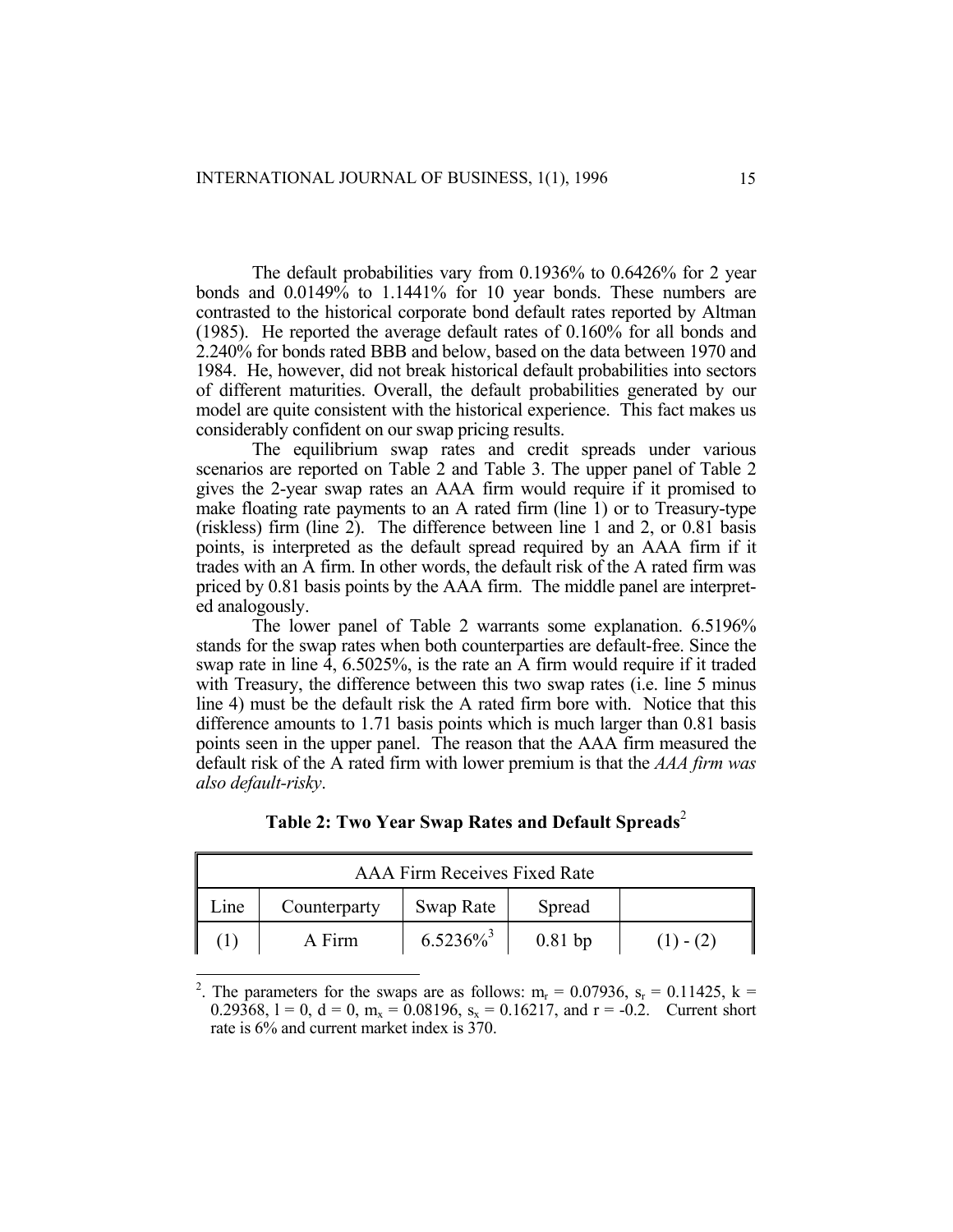|--|

|      | A Firm Receives Fixed Rate |           |           |             |  |  |
|------|----------------------------|-----------|-----------|-------------|--|--|
| Line | Counterparty               | Swap Rate | Spread    |             |  |  |
| (3)  | AAA Firm                   | 6.5052%   | $0.27$ bp | $(3) - (4)$ |  |  |
| '4.  | Treasury                   | 6.5025%   |           |             |  |  |

|                                                                                     | <b>Treasury Receives Fixed Rate</b> |           |           |             |  |  |
|-------------------------------------------------------------------------------------|-------------------------------------|-----------|-----------|-------------|--|--|
| Line                                                                                | Counterparty                        | Swap Rate | Spread    |             |  |  |
| $\mathfrak{I}$ )                                                                    | Treasury                            | 6.5196%   | $0.41$ bp | $(5) - (2)$ |  |  |
| (6)                                                                                 |                                     |           | $1.71$ bp | $(5) - (4)$ |  |  |
| $\sim$ $\sim$ $\sim$<br>$\mathbf{v}$<br>$\sim$<br>$\sim$<br>$\sim$ $\sim$<br>-- - - |                                     |           |           |             |  |  |

 **Table 3: Ten Year Swap Rates and Default Spreads**[4](#page-15-0)

|               | AAA Firm Receives Fixed Rate |                         |         |             |  |  |
|---------------|------------------------------|-------------------------|---------|-------------|--|--|
| Line          | Counterparty                 | Swap Rate               | Spread  |             |  |  |
| $( \;   \; )$ | A Firm                       | $7.0483\%$ <sup>5</sup> | 2.84 bp | $(1) - (2)$ |  |  |
| (2)           | Treasury                     | 7.0199%                 |         |             |  |  |

A Firm Receives Fixed Rate

<sup>&</sup>lt;sup>3</sup>. The rate here represents the fixed rate the AAA firm must receive to compensate its floating payments to an A rated firm. Other swap rates are interpreted similarly.

<span id="page-15-0"></span><sup>&</sup>lt;sup>4</sup>. The parameters for the swaps are as follows:  $m_r = 0.07936$ ,  $s_r = 0.11425$ ,  $k =$ 0.29368,  $l = 0$ ,  $d = 0$ ,  $m_x = 0.08196$ ,  $s_x = 0.16217$ , and  $r = -0.2$ . Current short rate is 6% and current market index is 370.

<span id="page-15-1"></span> $<sup>5</sup>$ . The rate here represents the fixed rate the AAA firm must receive to compensate</sup> its floating payments to an A rated firm. Other swap rates are interpreted similarly.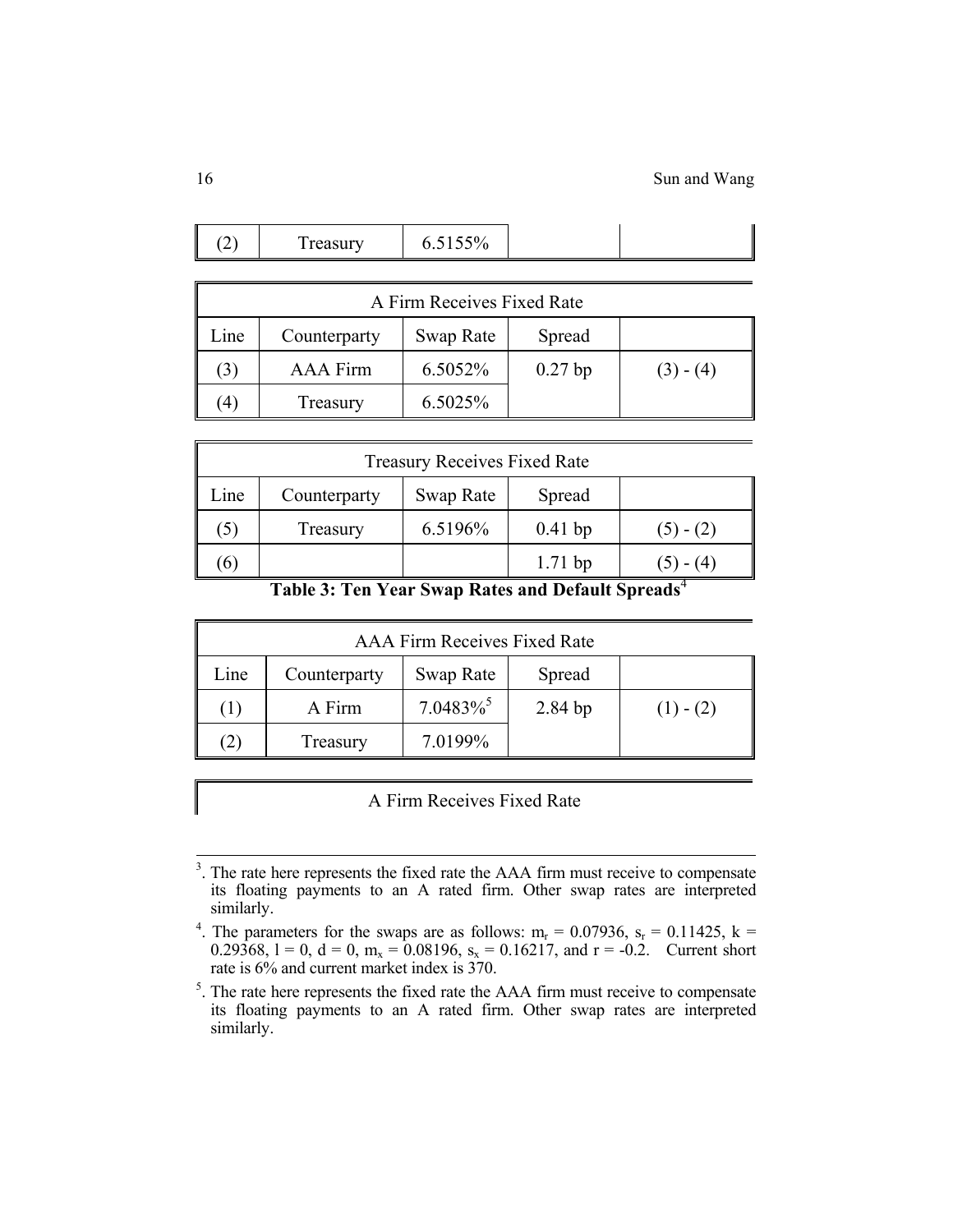| Line          | Counterparty | Swap Rate | Spread    |             |
|---------------|--------------|-----------|-----------|-------------|
| (3)           | AAA Firm     | 6.9718%   | $0.08$ bp | $(3) - (4)$ |
| $\mathcal{L}$ | Treasury     | 6.9710\%  |           |             |

|          | <b>Treasury Receives Fixed Rate</b> |           |                    |             |  |  |
|----------|-------------------------------------|-----------|--------------------|-------------|--|--|
| Line     | Counterparty                        | Swap Rate | Spread             |             |  |  |
| (5)      | Treasury                            | 7.0200%   | $0.01$ bp          | $(5) - (2)$ |  |  |
| $\sigma$ |                                     |           | 4.90 <sub>bp</sub> | $(5) - (4)$ |  |  |

The lower panel thus highlights the special feature of our swap pricing model. Our model takes the bilateral nature of default into account whereas the extant literature consider only one source of default at a time. As a result, the default risk that the A rated firm bore would be overpriced by 0.9 basis points for 2-year swap if the AAA rated firm did not consider the bilateral nature. When maturity extended to 10 years, this overpricing widened to 2.06 basis points.

# **V. VALUATION OF RISKY CALLABLE SWAPS AND SWAPTIONS**

One of the main advantages of our swap pricing framework is the tractability of the model while we are tackling with three kinds of risks: interest rate risk and the default risks of two counterparties of the swap contract. The idea is simply to treat the two default risks from the viewpoint of the business cycle rather than treat them with two different firm value precesses, therefore reduce the dimension of the problem. Because of this, our model can be used to price those swap-related risky assets which involve the optimal exercise policy such as callable swaps and American swaptions. This is particularly important when one considers that the optimal exercise problem is exactly the limitation of the simulation approach.

## **Valuation of Risky Callable Swaps**

A company sometimes not only wants longer-term protection against rising rates but also wants the flexibility to lock in a lower rate should rates decline. Similar to purchasing a callable bond, this company can purchase a swap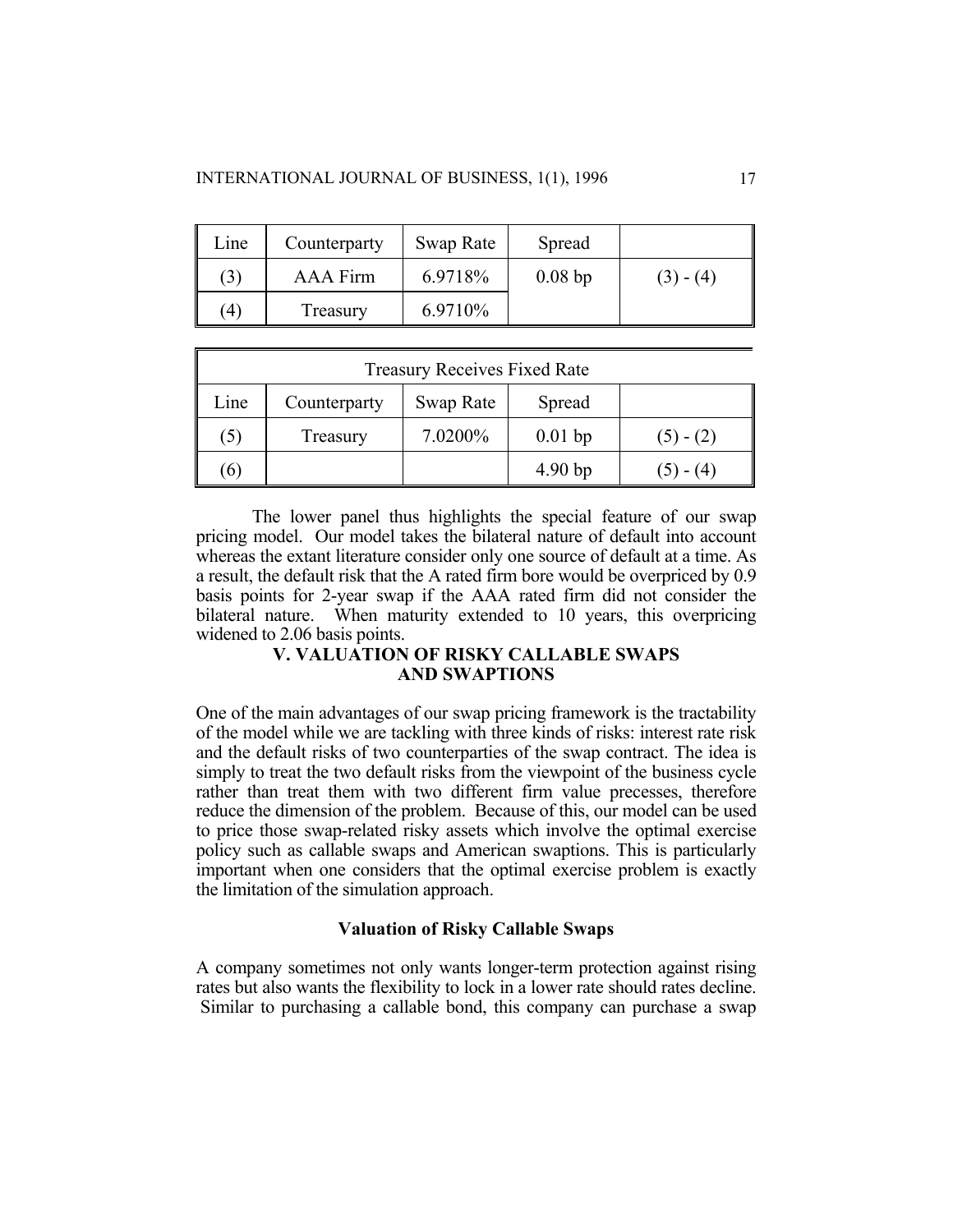with an option to terminate that swap after a specific call date, for a fee paid upfront or on a spread basis.

In addition, a company that is uncertain of the term for which it will require fixed-rate funding can utilize callable swaps. Or, a bank that wants to fix the rate of funding a portfolio of mortgage-backed securities can use callable swaps to hedge against prepayment risk.

To obtain the value of a callable swap given fixed rate payment *c*, the same valuation equation (7) will be used, i.e.

$$
\frac{1}{2}\sigma_r^2 r S_{rr} + \rho \sigma_r \sigma_x r^{\frac{1}{2}} x^{\frac{1}{2}} S_{rx} + \frac{1}{2} \sigma_x^2 x^{\frac{1}{2}} S_{xx} + \frac{1}{2} \kappa (\mu_r - r) - \lambda r J S_r + r x S_x + S_r - r S = 0,
$$

The conditions  $S(r, x, t; c)$  is subject to are equations (5), (6) and

$$
S(r, x, t; c) \leq CP(t)
$$

where *CP(t)* is the price at which the swap is callable at time *t*. The equilibrium swap rate is again a  $c^*$  such that

$$
S(r, x, 0; c^*) = 0
$$

#### **Valuation of Swaptions**

A swaption contract gives the investor a right to convert floating rate payments, *r(t)*, to fixed rate payments, *c*, on or before a predetermined date *T*. Let  $S(r, x, t; c)$  be the swap value at time *t*, then the value of swaption, *W*, satisfies the following partial differential equation:

$$
\frac{1}{2}\sigma_r^2 r W_{rr} + \rho \sigma_r \sigma_x r^{\frac{1}{2}} x^{\frac{1}{2}} W_{rx} + \frac{1}{2} \sigma_x^2 x^{\frac{1}{2}} W_{xx} + \left[ \kappa (\mu_r - r) - \lambda r \right] W_r + r x W_x + W_r - r W = 0. \tag{8}
$$

In addition, the option on swaps must also satisfy the following maturity condition,

$$
W(r, x, T; c) = max(0, S(r, x, T; c))
$$
\n(9)

and free boundary condition,

$$
W(r, x, t; c) = S(r^*, x^*, t; c), \qquad (10)
$$

where  $r^*$ ,  $x^*$  are the endogenously solved critical interest rate and economic proxy at which the optimal early exercise takes place.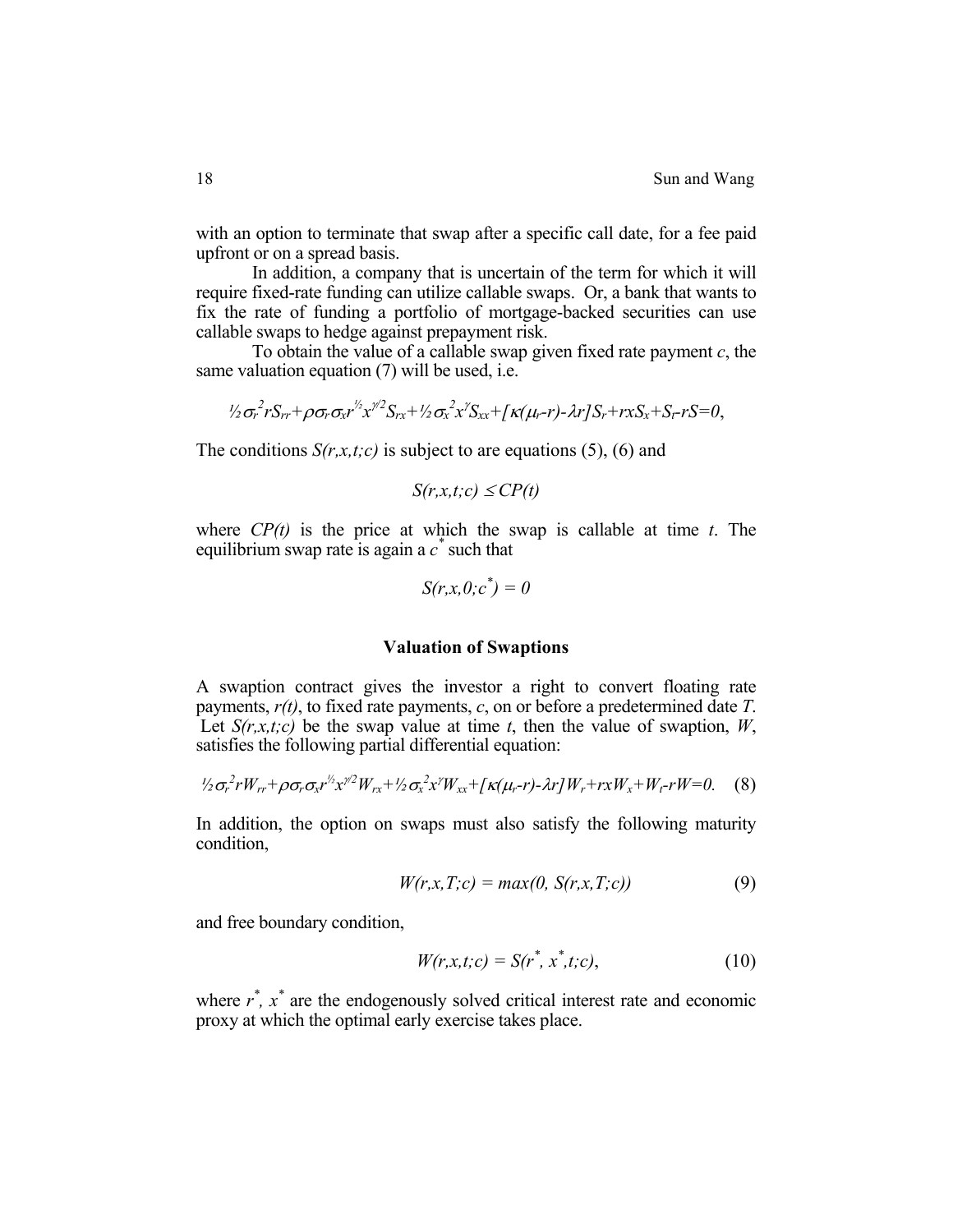#### **VI. CONCLUSION**

This paper has introduced a new model for valuing corporate bonds. The model is then extended to price the default-risky interest swaps. Our model determines the default premiums for interest rate swaps relative to the current risk structure. The model's corporate bond prices of the swap counterparties are guaranteed to be those actually observed. The crux of the argument rests on modeling default behavior of a firm through the state of the economy and an implied default probability. The relative pricing for the default risk of derivatives appears to be an analog to the approach pioneered by Ho and Lee [13] who valued the default-free interest rate contingent claims relative to the initial term structure, however, the spirit of our model is consistent to the economic content of an equilibrium (partial) model.

Our model also can handle multiple sources of default risk with relative ease. Unlike the traditional arbitrage approach which typically deals with an extra source of default risk by expanding the dimension of state variables, the current model incorporates the extra source of default risk into boundary conditions of the valuation equation as we have demonstrated in the case of pricing default-risky swaps. Since we do not increase the dimension of the valuation equation, many other assets contingent on risky swap values and an optimal exercise policy such as callable swaps and swaptions can be priced under current framework.This paper may have significant contribution to financial research because it provides a procedure to price a broad range of default-risky contingent claims. Although in the paper we have treated the interest rate swaps and its related assets in particular, such assets as yield options, yield futures, caps, floors, and captions, etc., can all be valued with credit risk under the current framework. This paper also has important implications for the credit analysis practice in the financial industry and regulatory authority. Rather than striving for the value process of a firm, credit analysts and bank regulators typically look into the firm's quality rating, maturity, payment structure, and notional amount of the contract, etc. and then determine the default premiums according to a rule of thumb or simple simulations. This paper provides a theoretical foundation for such practice and can be used to evaluate the effectiveness of credit risk management, to assess the appropriateness of the capital adequacy criteria for commercial banks.

#### **ACKNOWLEDGEMENTS**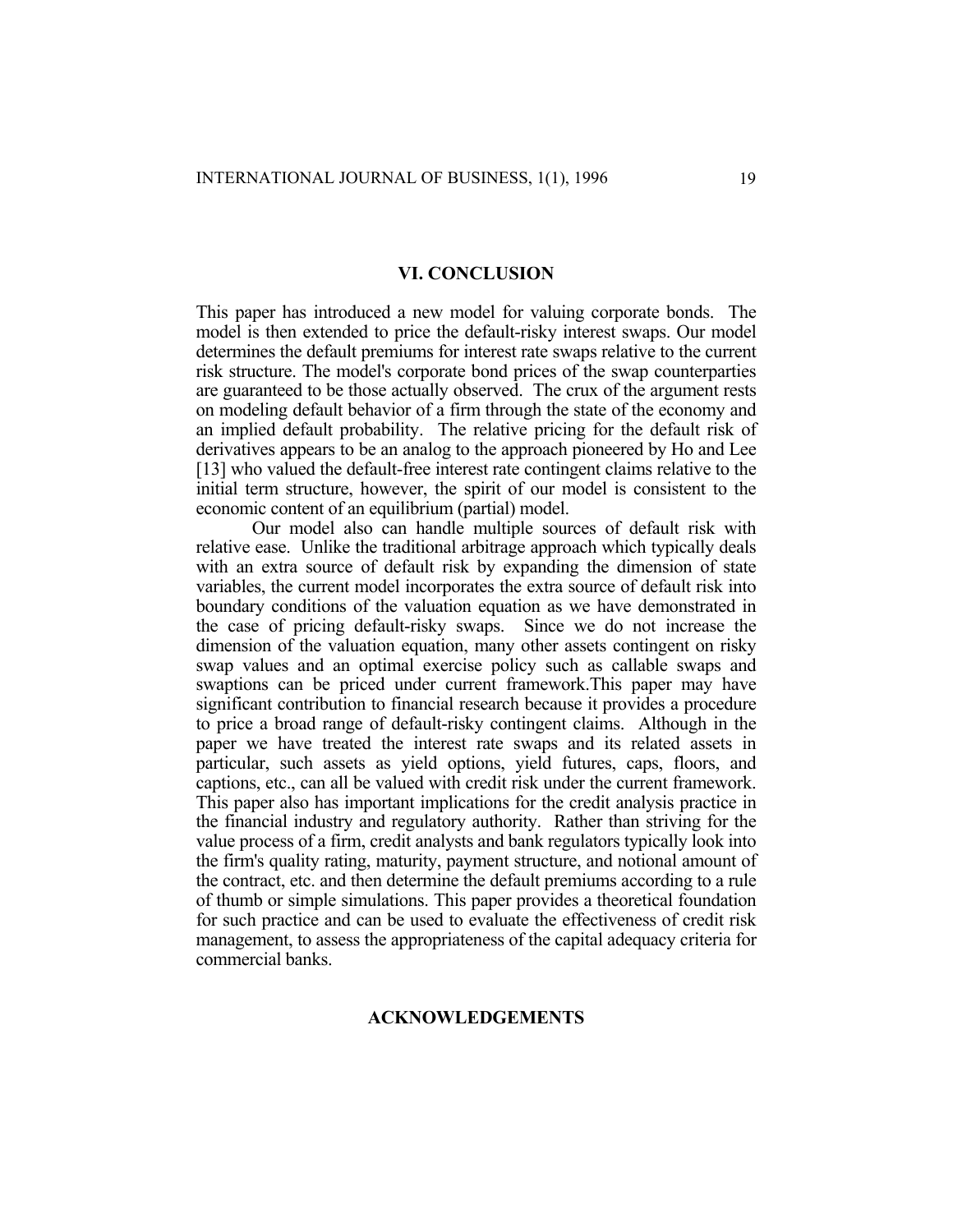We are grateful for the helpful comments and suggestions of Suresh Sundaresan, John Donaldson and Mihir Bhattacharya. All errors are our responsibility.

#### **APPENDIX**

To begin with, we need to derive the dynamics of the value of a default-free discount bond. The instantaneous interest rate, *r*, follows a mean-reverting process

$$
dr = \kappa(\mu_r-r)dt + \sigma_r r^2 dz_r
$$

and the value of a default-free discount bond, *B*, with maturity *s* is a function only of the interest rate and time. That is,  $B = B(t,r;s)$ . Apply Ito's Lemma, the instantaneous change in the value of such a bond is given by

$$
dB = B_t dt + B_r dr + \frac{1}{2} B_{rr} (dr)^2
$$
  
=  $[B_t + B_r \kappa (\mu_r - r) + \frac{1}{2} B_{rr} r \sigma_r^2] dt + B_r \sigma_r r^2 dz_r$ 

which can be rewritten as

$$
dB = B\mu_b(t,r;s)dt + B\sigma_b(t,r;s)dz_r, \qquad (11)
$$

where  $\mu_b(t,r;s) = {B_t + B_r \kappa(\mu_r-r) + \frac{1}{2}B_{rr}r\sigma_r^2/B}$  and  $\sigma_b(t,r;s) = {B_r \sigma_r r^{\frac{1}{2}}/B}$ .

Consider a zero investment portfolio formed by investing an amount  $W_i$ , *i*=1,2 in bond *i* with maturity  $s_i$  and borrowing an amount  $W_1 + W_2$  at the instantaneous rate *r*. The instantaneous return of this portfolio is

$$
W_1\{dB(t,r;s_1)/B(t,r;s_1) + W_2\{dB(t,r;s_2)/B(t,r;s_2) + (W_1+W_2)rdt
$$

or

$$
{\{W_{1}[\mu_{b}(t,r;s_{1})-r]+W_{2}[\mu_{b}(t,r;s_{2})-r]\}dt + [W_{1}\sigma_{b}(t,r;s_{1})+W_{2}\sigma_{b}(t,r;s_{2})]dz_{r}}
$$

If  $W_1$  and  $W_2$  are chosen so that the return on the portfolio is non-stochastic, then to avoid riskless arbitrage the return must be zero. This implies that  $W_1$  and  $W_2$  should satisfy the following linear system

$$
\begin{cases} W_I \sigma_b(t,r;s_I) + W_2 \sigma_b(t,r;s_2) = 0 \\ W_I[\mu_b(t,r;s_I)-r] + W_2[\mu_b(t,r;s_2)-r] = 0 \end{cases}
$$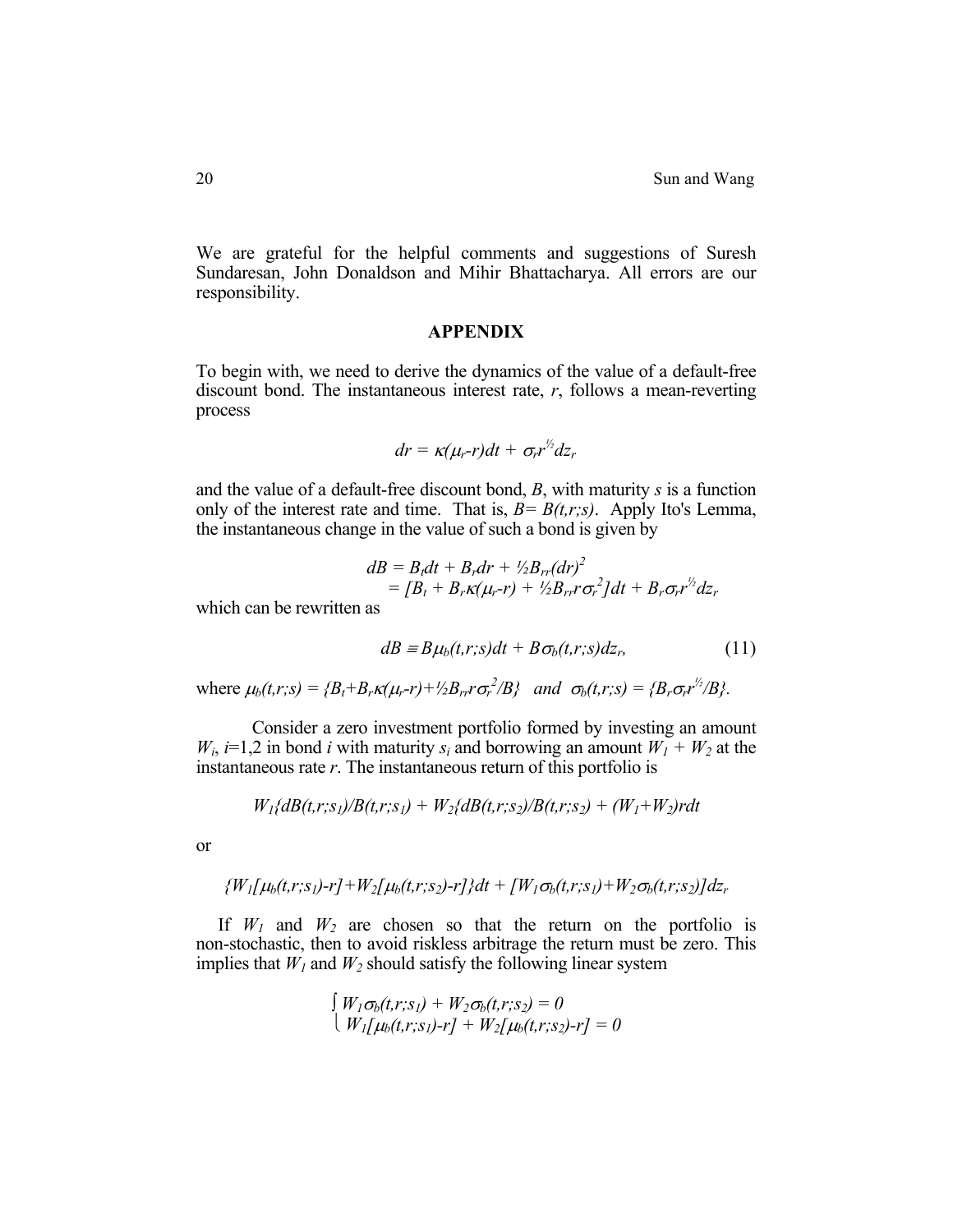If there is nontrivial solution of  $W_1$  and  $W_2$  for the above system, then it must hold:

$$
[\mu_b(t,r;s_1)-r]/\sigma_b(t,r;s_1) = [\mu_b(t,r;s_2)-r]/\sigma_b(t,r;s_2) = \psi(t,r), \quad (12)
$$

where  $\psi(t,r)$  is the same for all bonds. That is, the rewards to variability for all default-free bonds are the same.

The interest rate model developed by Cox, Ingersoll, and Ross [8] begins with a detailed description of the underlying economy and derives the interest rate dynamics through a general equilibrium setting. The model is also able to give an exact form of the factor risk premium as below:

$$
\psi = \lambda r^{\frac{1}{2}}/\sigma_r
$$

Thus, Equation (12) can then be used to derive an equation for the price of a default-free discount bond. Writing the equation as

$$
\mu_b(t,r;s)\text{-}r = (\lambda r^{\frac{1}{2}}/\sigma_r)\sigma_b(t,r;s)
$$

and substituting for  $\mu_b$ ,  $\sigma_b$  yields, after rearrangement,

$$
\frac{1}{2}\sigma_r^2 r B_{rr} + \frac{1}{K(\mu_r - r)} \lambda r B_r + B_t - r B = 0
$$

With this result we are now prepared to derive the partial differential equation for the value of the risky debt by a similar argument. Dropping the maturity component *s* from equation (11) the instantaneous rate of return on any default-free discount bond is given by

$$
dB = B\mu_b dt + B\sigma_b dz_r
$$

Another source of uncertainty is the proxy of the economic condition which follows the CEV diffusion

$$
dx = \mu_x x dt + \sigma_x x^{\gamma/2} dz_x.
$$
 (13)

Given these two sources of uncertainty, the value of a default-risky bond may be written as a function of these variables and time: *P(r,x,t)*. Then using Ito's Lemma, the instantaneous

rate of capital gain on the swap is given by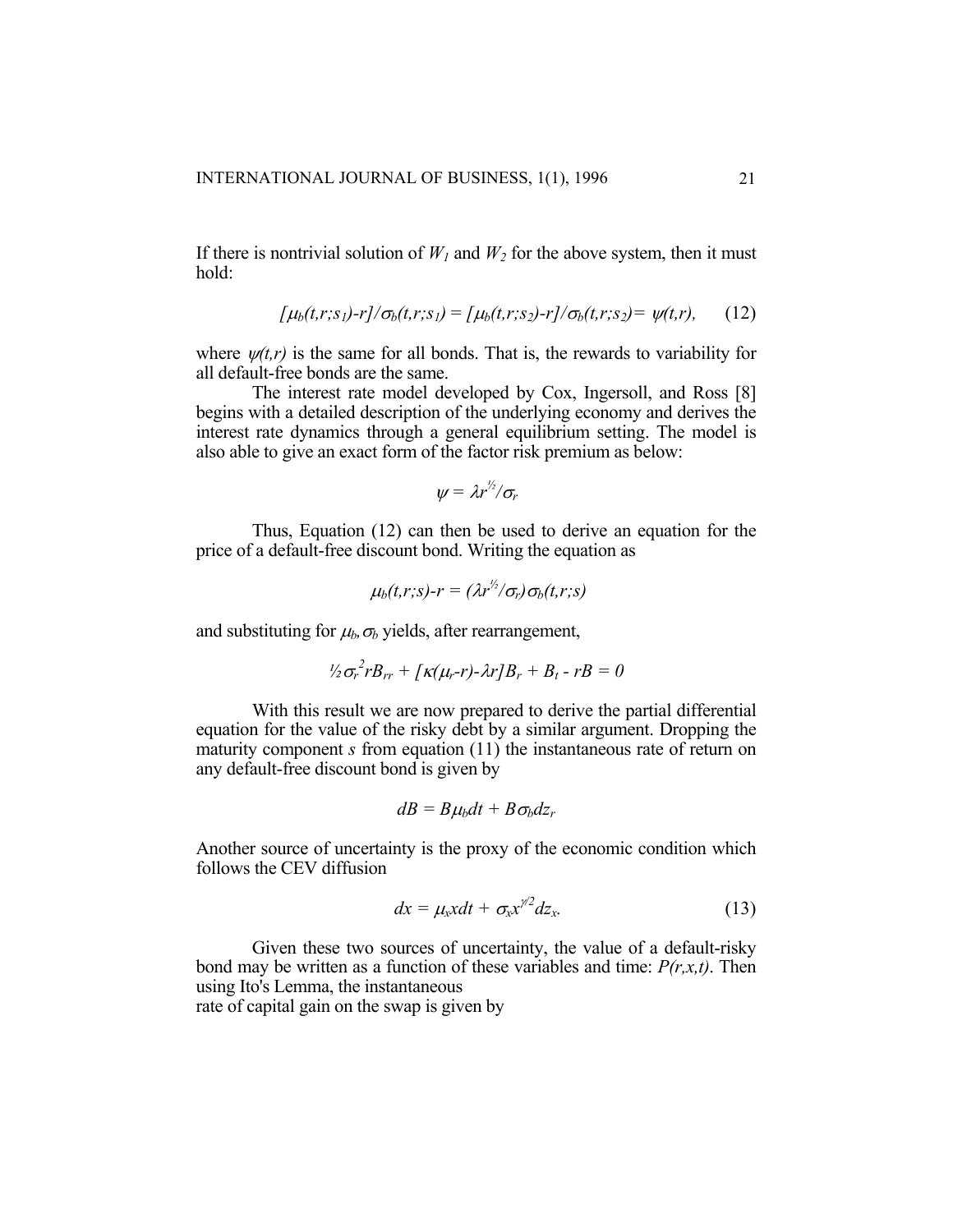22 Sun and Wang

$$
dP/P = \mu_p dt + (\sigma_r r^{\frac{1}{2}} P_r/P) dz_r + (\sigma_x r^{\frac{1}{2}} P_x/P) dz_x \qquad (14)
$$

where

$$
\mu_p P = P_t + \kappa (\mu_r - r) P_r + \mu_x x P_x + \frac{1}{2} \sigma_r^2 r P_{rr} + \rho r^{\frac{1}{2}} x^{\frac{1}{2}} \sigma_r \sigma_x P_{rx} + \frac{1}{2} \sigma_x^2 x^{\frac{1}{2}} P_{xx}
$$

and  $\rho$  is the instantaneous correlation between  $dz_r$  and  $dz_x$ .

Consider forming a zero net investment portfolio by investing amounts  $W_p$ ,  $W_b$ ,  $W_x$  in the corporate bond, the default-free bond and the market portfolio respectively, and borrowing  $W_p + W_b + W_x$  at the instantaneous rate *r*. The instantaneous return on this portfolio is then, using (11), (13), and (14),

$$
W_p dP/P + W_b dB/B + W_x dx/x - (W_p + W_b + W_x)rdt
$$
  
= 
$$
\begin{aligned} [W_p(\mu_p - r) + W_b(\mu_b - r) + W_x(\mu_x - r)]dt + \left[ (W_p \sigma_r r^{1/2} P_r / P) + W_b \sigma_b \right] dz_r \\ + \left[ (W_p \sigma_x x^{1/2} P_x / p) + W_x \sigma_x x^{1/2 - 1} \right] dz_x \end{aligned}
$$

Let

$$
W_p(\sigma_r r^{\frac{1}{2}}P_r/P) + W_b \sigma_b = 0 \qquad (15)
$$

$$
W_p(\sigma_x x^{\gamma/2} P_x / P) + W_x \sigma_x x^{\gamma/2 - 1} = 0 \qquad (16)
$$

then the instantaneous rate of return on the portfolio is certain, and to exclude riskless arbitrage it must be equal to zero so that

$$
W_p(\mu_p - r) + W_b(\mu_b - r) + W_x(\mu_x - r) = 0 \qquad (17)
$$

Solve  $W_b$ ,  $W_x$  from (15), (16), and substitute them into equation (17). Eliminating  $W_p$  and using the definitions of  $\mu_p$  and  $\lambda$ , we obtain

$$
\frac{1}{2}\sigma_r^2 r P_{rr} + \rho \sigma_r \sigma_x r^{\frac{1}{2}} x^{\frac{1}{2}} P_{rx} + \frac{1}{2} \sigma_x^2 x^{\frac{1}{2}} P_{xx} + \frac{1}{2} \kappa (\mu_r - r) - \lambda r \cdot P_r + r x P_x + P_t - r P = 0
$$

which is equation (3) of the text.

#### **REFERENCES**

[1] Altman, Edward I., & Nammacher, Scott A.. (1985). *The Anatomy of the High Yield Debt Market*. New York: Morgan Stanley & Co., Incorporated.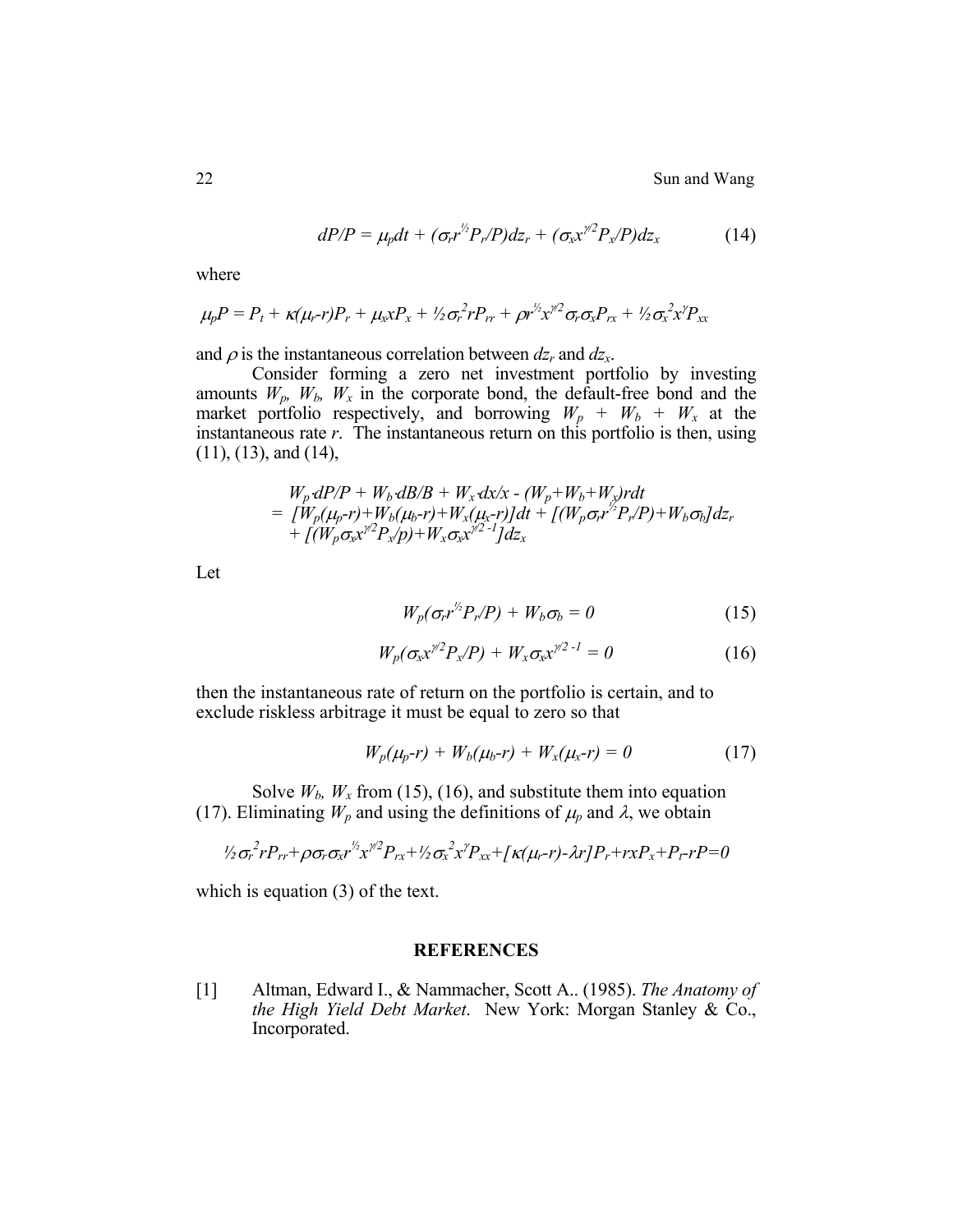- [2] Antl, Boris. (1986). Editor. *Swap Finance*. Volume II, Euromoney publication.
- [3] Belton, Terrence M. (1987). "Credit Risk in Interest Rate Swaps." Working Paper, Division of Research and Statistics, Board of Governors of the Federal Reserve.
- [4] Bicksler, James, & Chen, Andrew H. (1986). "An Economic Analysis of Interest Rate Swap." *Journal of Finance*, 41, 645-655.
- [5] Black, Fischer, & Cox, John C. (1976). "Valuing Corporate Securities: Some Effects of Bond Indenture Provisions." *Journal of Finance,* 31, 351-367.
- [6] Brennan, Michael J., & Schwartz, Eduardo S. (1980). "Analyzing Convertible Bonds." *Journal of Financial and Quantitative Analysis*, 15, 907-932.
- [7] Cooper, Ian, & Mello, Antonio S. (1991). "The Default Risk of Swaps." *Journal of Finance*, 46, 597-620.
- [8] Cox, John C., Ingersoll, Jonathan E. Jr., & Ross, Stephen A. (1985). "A Theory of Term Structure of Interest Rates." *Econometrica*, 53, 385-407.
- [9] Fama, Eugene F. (1986). "Term Premiums and Default Premiums in Money Markets." *Journal of Financial Economics*, 17, 175-196.
- [10] Ferron, Mark, & Handjinicolaou, George. (1990). "Understanding Swap Credit Risk: The Simulation Approach." *The Handbook of Currency and Interest Rate Risk Management*, Chapter 23.
- [11] Fons, Jerome S. (1987). "The Default Premium and Corporate Bond Experience." *Journal of Finance*, 42, March, 81-97.
- [12] Gibbons, Michael, & Jacklin, Charles. (1988). "CEV Diffusion Estimation." Working Paper, Graduate School of Business, Stanford University.
- [13] Ho, Thomas S. Y., & Lee, Sang-Bin. (1986). "Term Structure Movements and Pricing Interest Rate Contingent Claims" *Journal of Finance*, 5, 1011-1029.
- [14] Hull, John. (1989). "Assessing Credit Risk in a Financial Institution's Off-Balance Commitments." *Journal of Financial and Quantitative Analysis*, 24, 489-501.
- [15] Jaffee, Dwight M. (1975). "Cyclical Variations in the Risk Structure of Interest Rates." *Journal of Monetary Economics*, 1, 309-325.
- [16] Jones, Philip E., Mason, Scott P., & Rosenfeld, Eric. (1984). "Contingent Claims Analysis of Corporate Capital Structures: An Empirical Investigation." *Journal of Finance,* 39, July, 611-627.